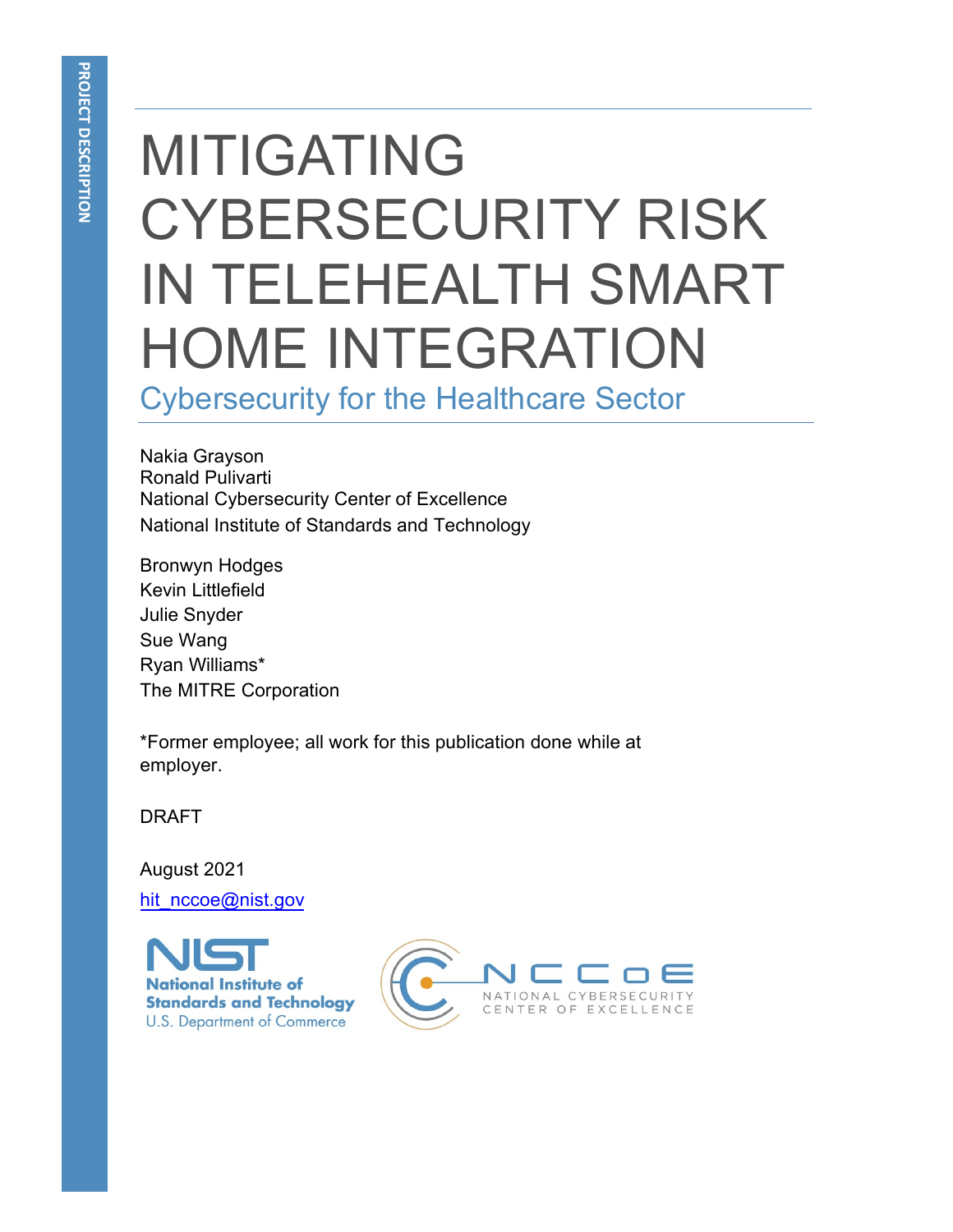- 1 The National Cybersecurity Center of Excellence (NCCoE), a part of the National Institute of Standards
- 2 and Technology (NIST), is a collaborative hub where industry organizations, government agencies, and
- 3 academic institutions work together to address businesses' most pressing cybersecurity challenges.
- 4 Through this collaboration, the NCCoE develops modular, adaptable example cybersecurity solutions
- 5 demonstrating how to apply standards and best practices by using commercially available technology.
- 6 To learn more about the NCCoE, visit [https://www.nccoe.nist.gov/.](https://www.nccoe.nist.gov/) To learn more about NIST, visit
- [https://www.nist.gov/.](https://www.nist.gov/)
- 8 This document describes how consumer-owned Internet of Things (IoT) devices may be used as part of a
- 9 telehealth solution. Patients may obtain smart home devices that are endpoints that are not managed
- by a healthcare delivery organization (HDO). Smart home devices have internet access provided and
- managed by the consumer. Vulnerabilities or threats targeting the smart home device or patient
- network may affect a telehealth ecosystem when not appropriately managed. NCCoE cybersecurity
- experts will address this challenge through collaboration with members of the healthcare sector and
- vendors of cybersecurity solutions. The resulting reference design will detail an approach that can be
- used by HDOs.

# **ABSTRACT**

- This project's goal is to provide HDOs with practical solutions for securing an ecosystem that
- incorporates consumer-owned smart home devices into an HDO-managed telehealth solution. This
- project will result in a freely available NIST Cybersecurity Practice Guide.
- While the healthcare landscape began telehealth adoption that parallels technology advancement over
- recent years, 2020 acted as a catalyst for healthcare delivery organizations expanding patient
- interaction and monitoring. Telehealth advances coincide with a proliferation of IoT devices, including
- smart home speakers. This project will analyze how consumers use smart home devices as an interface
- into the telehealth ecosystem. Smart home devices offer enhanced, multi-sensory user experiences that
- allow individuals to converse with technology naturally. While the user experience may be improved,
- practitioners may find challenges associated with deploying mitigating controls that limit cybersecurity
- and privacy risk given that devices may use proprietary or purpose-built operating systems that do not
- allow engineers to add protective software. Practices and guidance are available for safeguarding
- computer systems. However, smart home devices use voice command and response, which differ from
- text- or graphic-based user interfaces. For example, common security approaches based on computer
- systems that depend on an individual's ability to provide usernames and passwords may not be applicable.
- The project team will apply the NIST Cybersecurity Framework, NIST Privacy Framework, and the NIST
- Risk Management Framework to identify threats and risks to the smart home integrated telehealth
- ecosystem. The project will focus on three common scenarios that involve using smart home devices
- interacting with clinical systems in a laboratory environment. The project team will develop a reference
- design and a detailed description of the practical steps needed to implement a secure solution based on
- standards and best practices.

# **KEYWORDS**

- *application programming interface; API; application security; cybersecurity; data privacy; data privacy*
- *and security risks; health delivery organization; HDO; Internet of Things; IoT; smart home; telehealth*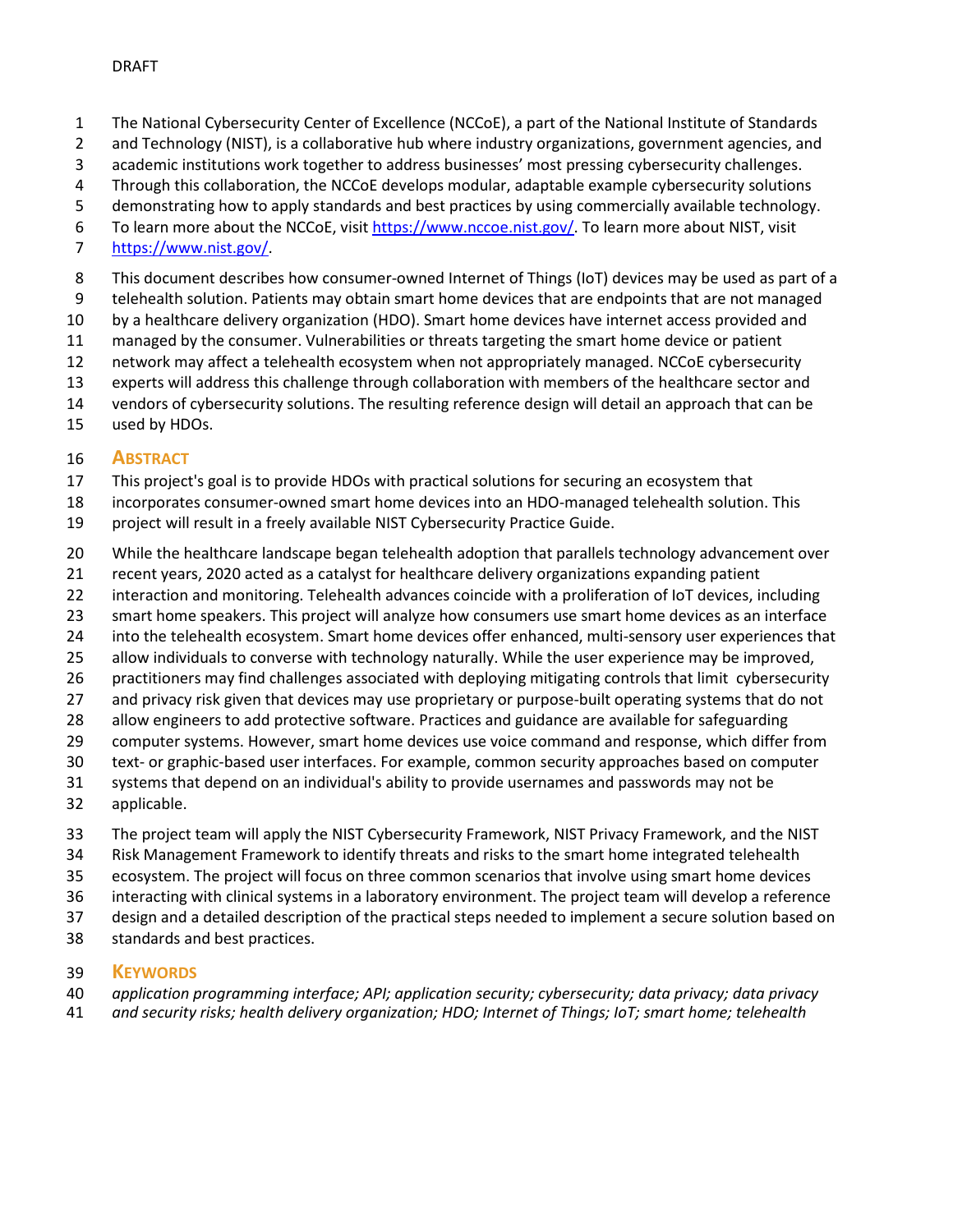#### **DISCLAIMER**

- Certain commercial entities, equipment, products, or materials may be identified in this document in
- order to describe an experimental procedure or concept adequately. Such identification is not intended
- to imply recommendation or endorsement by NIST or NCCoE, nor is it intended to imply that the
- entities, equipment, products, or materials are necessarily the best available for the purpose.

# **COMMENTS ON NCCOE DOCUMENTS**

- Organizations are encouraged to review all draft publications during public comment periods and
- provide feedback. All publications from NIST's National Cybersecurity Center of Excellence are available at [https://www.nccoe.nist.gov/.](https://www.nccoe.nist.gov/)
- 51 Comments on this publication may be submitted to hit nccoe@nist.gov
- Public comment period: October 4, 2021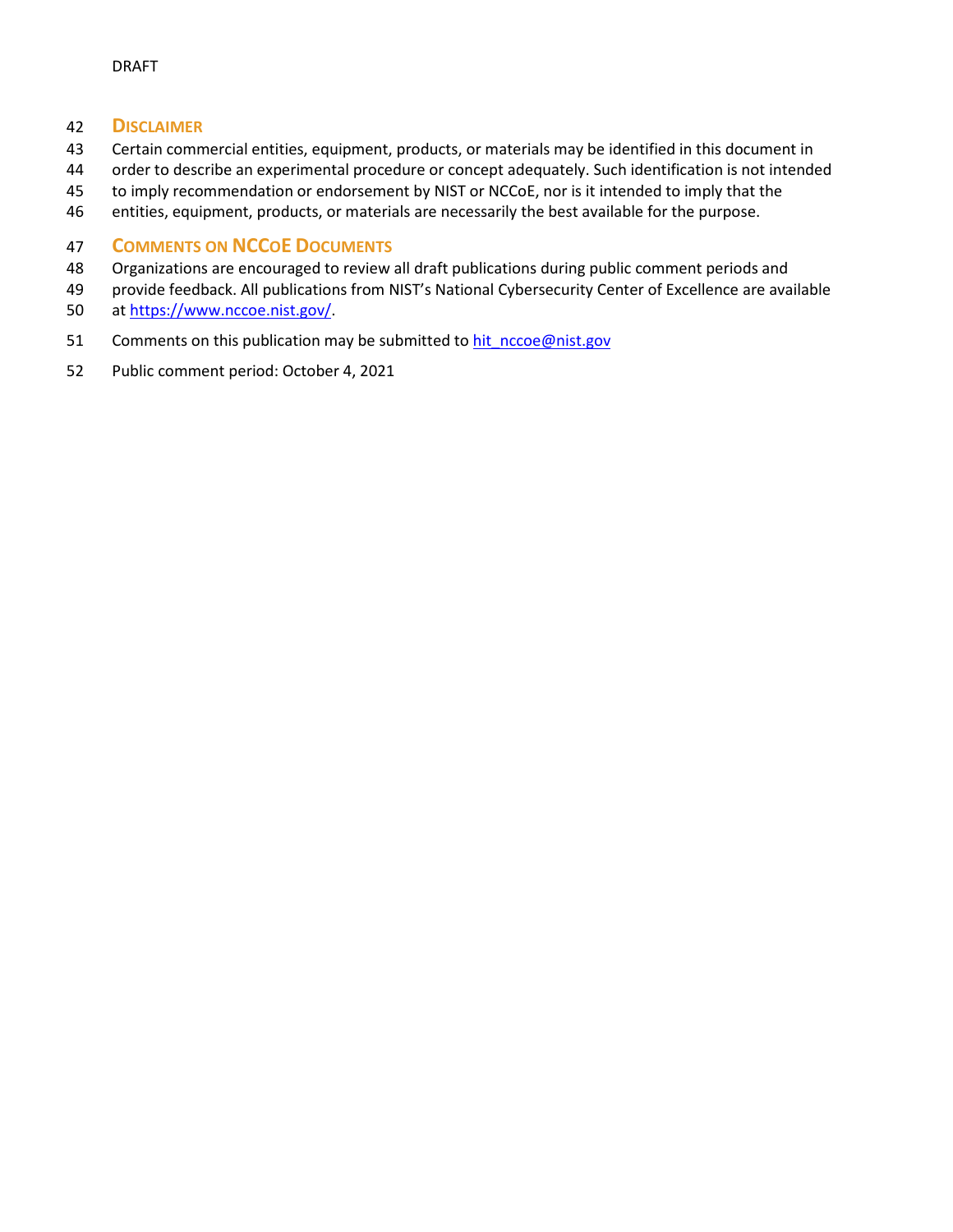# 53

#### 54 **TABLE OF CONTENTS**

| 55 | $\mathbf{1}$   |                                                                                      |
|----|----------------|--------------------------------------------------------------------------------------|
| 56 |                |                                                                                      |
| 57 |                |                                                                                      |
| 58 |                |                                                                                      |
| 59 |                |                                                                                      |
| 60 | $\overline{2}$ |                                                                                      |
| 61 |                |                                                                                      |
| 62 |                |                                                                                      |
| 63 |                |                                                                                      |
| 64 | 3              |                                                                                      |
| 65 |                |                                                                                      |
| 66 |                |                                                                                      |
| 67 |                |                                                                                      |
| 68 |                |                                                                                      |
| 69 |                |                                                                                      |
| 70 |                |                                                                                      |
| 71 |                |                                                                                      |
| 72 | 4              |                                                                                      |
| 73 |                |                                                                                      |
| 74 |                |                                                                                      |
| 75 |                | Other Relevant Regulations, Standards, and Guidance (Healthcare/Medical Devices)  12 |
| 76 | 5.             |                                                                                      |
| 77 |                |                                                                                      |
| 78 |                |                                                                                      |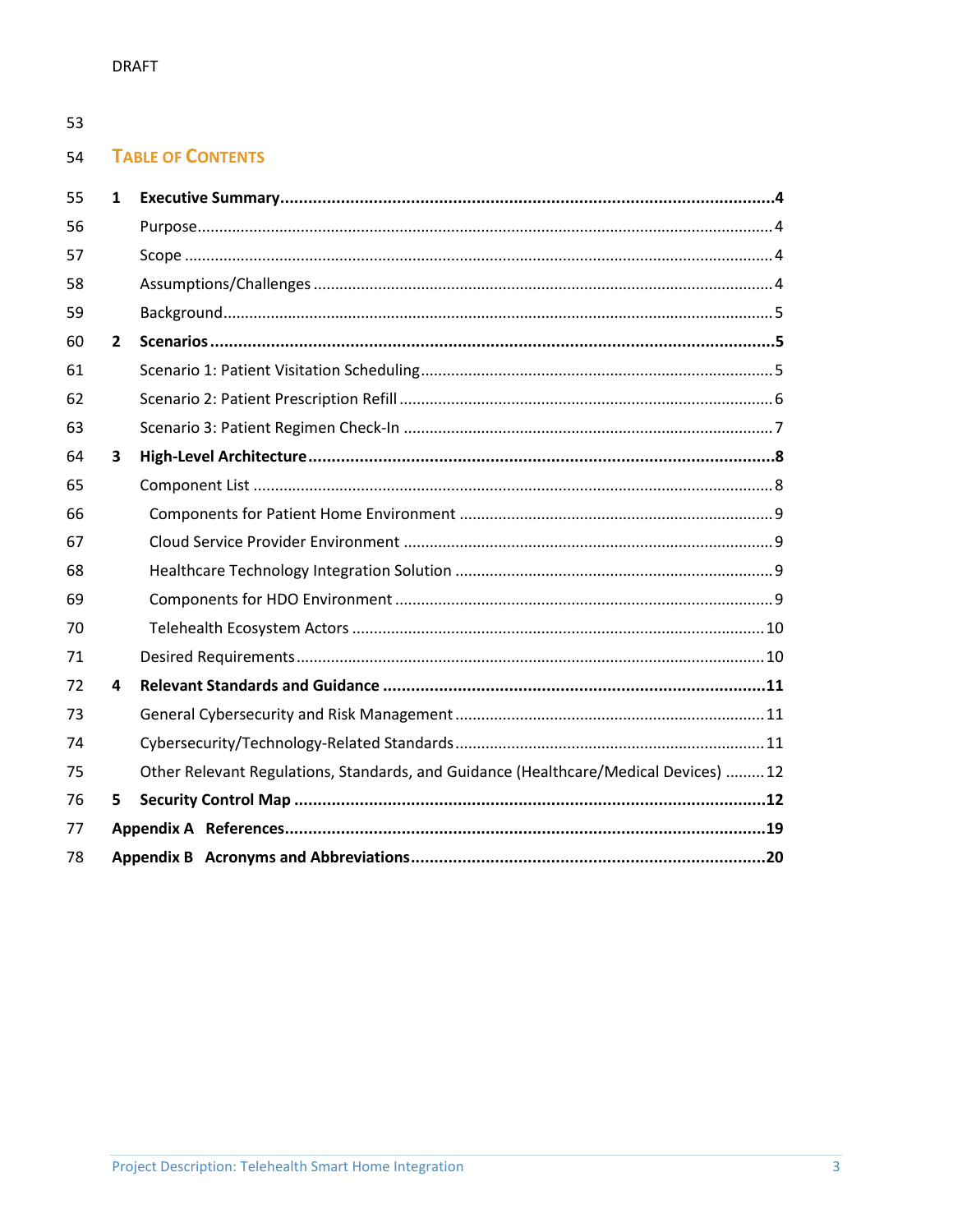# <span id="page-4-0"></span>**1 EXECUTIVE SUMMARY**

#### <span id="page-4-1"></span>**Purpose**

- This document defines a National Cybersecurity Center of Excellence (NCCoE) project that will develop
- guidance on smart home devices integrating with healthcare information systems. The project will
- 83 identify unique cybersecurity and privacy risks when patients may use IoT devices such as smart
- speakers to interact with healthcare information systems.
- Healthcare delivery organizations (HDOs) may offer patients the ability to be active participants in
- managing their healthcare by providing interfacing systems such as patient portals, scheduling systems,
- 87 or other systems. HDO-managed systems may allow patients to use IoT devices to obtain test results,
- schedule visitations, set reminders, or request prescription refills. While HDOs have implemented
- patient-facing systems for several years, the approach has been to implement user interfaces that are
- text- or graphically driven. That is, systems have assumed that the patient interacts with systems with devices that have a keyboard-driven device for input and a visual display for output. Smart home device
- user interfaces differ in that input and output may include vocal interactions. Smart home devices
- augment a person's ability to retrieve and interact with information that extends beyond text or graphic
- display. As a component in telehealth, smart home devices offer patients active engagement with
- managing their own health.
- This project will result in a practice guide that describes a reference architecture for smart home
- integration with healthcare systems as part of a telehealth program. The project will evaluate
- cybersecurity and privacy risks when patients use smart home devices to interact with clinical systems
- and identify measures that may mitigate risks in the patient home and the HDO.
- <span id="page-4-2"></span>**Scope**
- This project's objective is to identify and mitigate cybersecurity and privacy risks based on patient use of
- smart home devices interfacing with patient information systems. While a key project focal point
- provides guidance for safeguarding the use of smart home devices, safeguards will be limited to the use
- of the devices, and will not address device manufacture, hardware, operating systems, or software
- development techniques that may be used to enable clinical access functionality.
- This project will apply established NIST guidance such as the Cybersecurity, Privacy, Risk Management
- Frameworks to identify safeguards for smart home devices as well as HDO-managed systems. HDO-
- managed systems includes patient and clinical information systems used for telehealth smart home
- integration. The project will develop a reference architecture that describes common patterns for
- deployment and patient interaction with clinical systems. A proposed component list appears in this
- document's [High-Level Architecture](#page-8-0) section.

#### <span id="page-4-3"></span>**Assumptions/Challenges**

- This project assumes that the patient smart home device only interacts with authorized networks. This implies that the smart home device authenticates to a manufacturer's trusted network. NCCoE has begun a separate project titled "Trusted Internet of Things Device Network- Layer Onboarding and Lifecycle Management". That project will provide guidance, assuring 117 safeguards on communications between the smart home device and the manufacturer [\[1\].](#page-19-1)
- 118 Patients will use consumer-grade smart home devices such as smart speakers with audio input and output capability.
- 120 Patients will provide broadband network connectivity between the smart home devices and 121 clinical systems.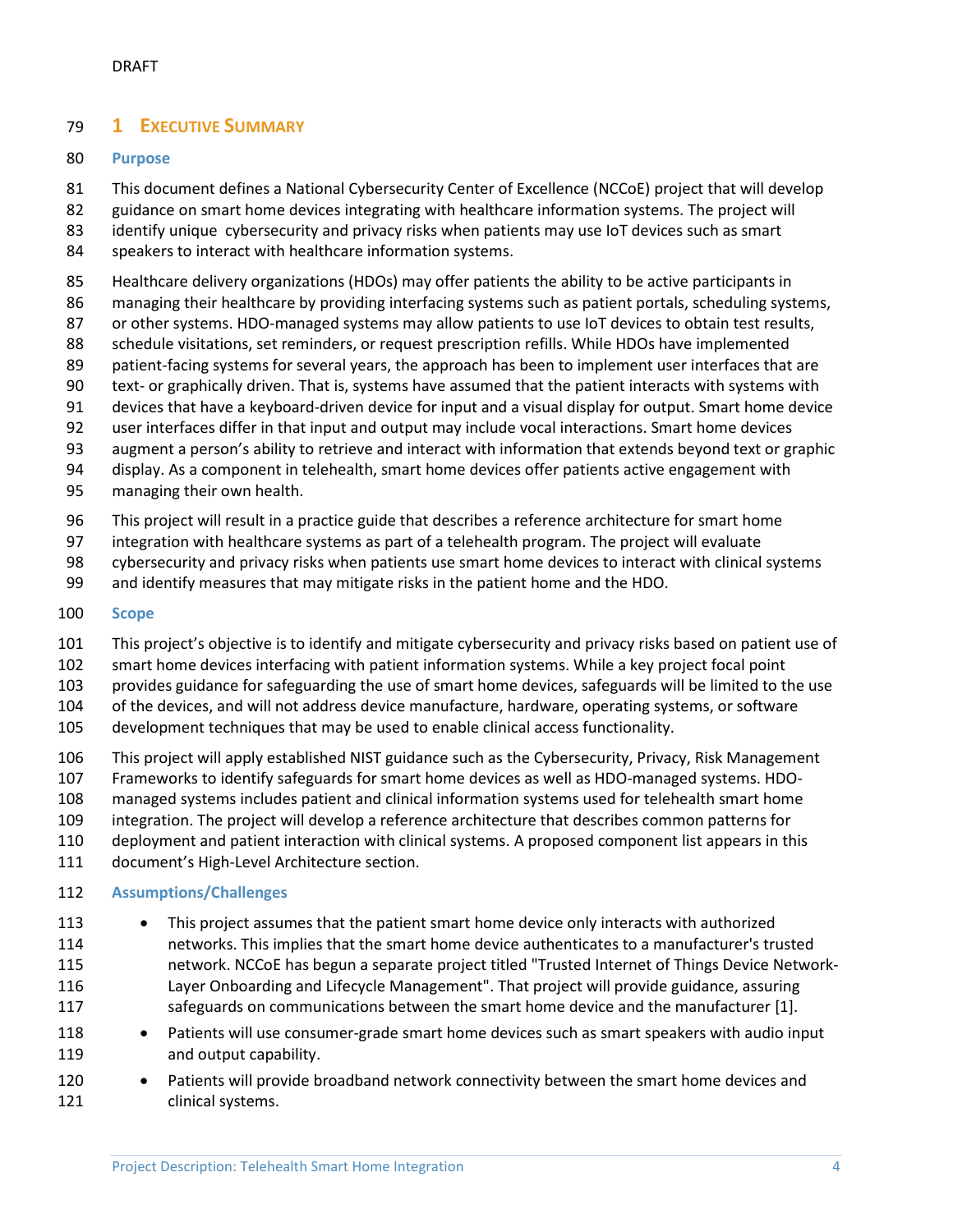- 122 Patient information systems may be hosted either at the HDO or a third-party with an established relationship with the HDO.
- 124 Patients' use of a smart home integration with healthcare systems will be limited to information retrieval or update with clinical systems. Patients may interact with clinical systems to schedule visitations, obtain information regarding their healthcare history, and request prescription updates. This project does not address direct clinical care to the patient. Clinical practices that 128 affect medical device settings, interactions involving remote patient monitoring devices [\[2\]](#page-19-2) and managing implantable medical devices are out of scope.
- This project excludes biometric data capture. The project assumes the only data interface in the patient home is the smart home device.
- 132 This project excludes clinician use of IoT devices for patient note documentation or HDO operations.
- 134 This project assumes that the NIST Cybersecurity and Privacy Frameworks will be used to identify cybersecurity-related privacy events.

#### <span id="page-5-0"></span>**Background**

- The NCCoE recently published *NIST SP 1800-30, Securing Telehealth Remote Patient Monitoring*
- *Ecosystem* as a foray into examining the healthcare community's interest and use of telehealth. While
- developing that practice guide, the NCCoE's research identified different ways or use cases by which
- telehealth concepts may be implemented. Consulting with its community of interest and engaging with
- academic partners, the NCCoE determined that each telehealth use case may have unique sets of
- security and privacy risks associated with it. Different telehealth use cases may require distinct practical
- guidance to assure that technology usage includes appropriate cybersecurity and privacy safeguards.
- The NCCoE anticipates that telehealth adoption and capabilities offered to patients and consumers will
- expand as technology rapidly evolves. The demand for telehealth capabilities continues to grow as
- stakeholders (e.g., patients; providers; payers; federal, state, and local governments) see the benefits
- that telehealth brings to improving the quality of patient care and healthcare accessibility [\[1\].](#page-19-1)
- Telehealth has evolved alongside IoT. IoT adoption brings novel capabilities to consumers in their
- homes. However, with those enhanced capabilities, IoT compels technology adopters to re-think how
- they may need to secure their home environment and the networks with which their homes
- interconnect [\[3\].](#page-19-3) The NCCoE identified an opportunity to develop guidance for smart home integration
- with telehealth.

# <span id="page-5-1"></span>**2 SCENARIOS**

- This project will consider several scenarios where patients use smart home devices as an interface to
- patient information systems. Three of the scenarios are described as patient visitation scheduling,
- patient prescription refill, and patient regimen check-in. Each of these scenarios begins with the patient
- initiating an action that interacts with a patient information system using vocalized commands [\[4\],](#page-19-4) [\[5\],](#page-19-5)
- [\[6\].](#page-19-6)

# <span id="page-5-2"></span>**Scenario 1: Patient Visitation Scheduling**

- Patient visitation scheduling will investigate when a patient vocalizes a desire to schedule a visitation
- with their care provider. The smart home device may have coded functionality that recognizes the voice
- command and triggers application logic. Application logic may open a networked session with a patient
- information system. The patient information system provides the patient feedback advising of available
- dates and times for a visitation. The application logic provides an audio response that allows the patient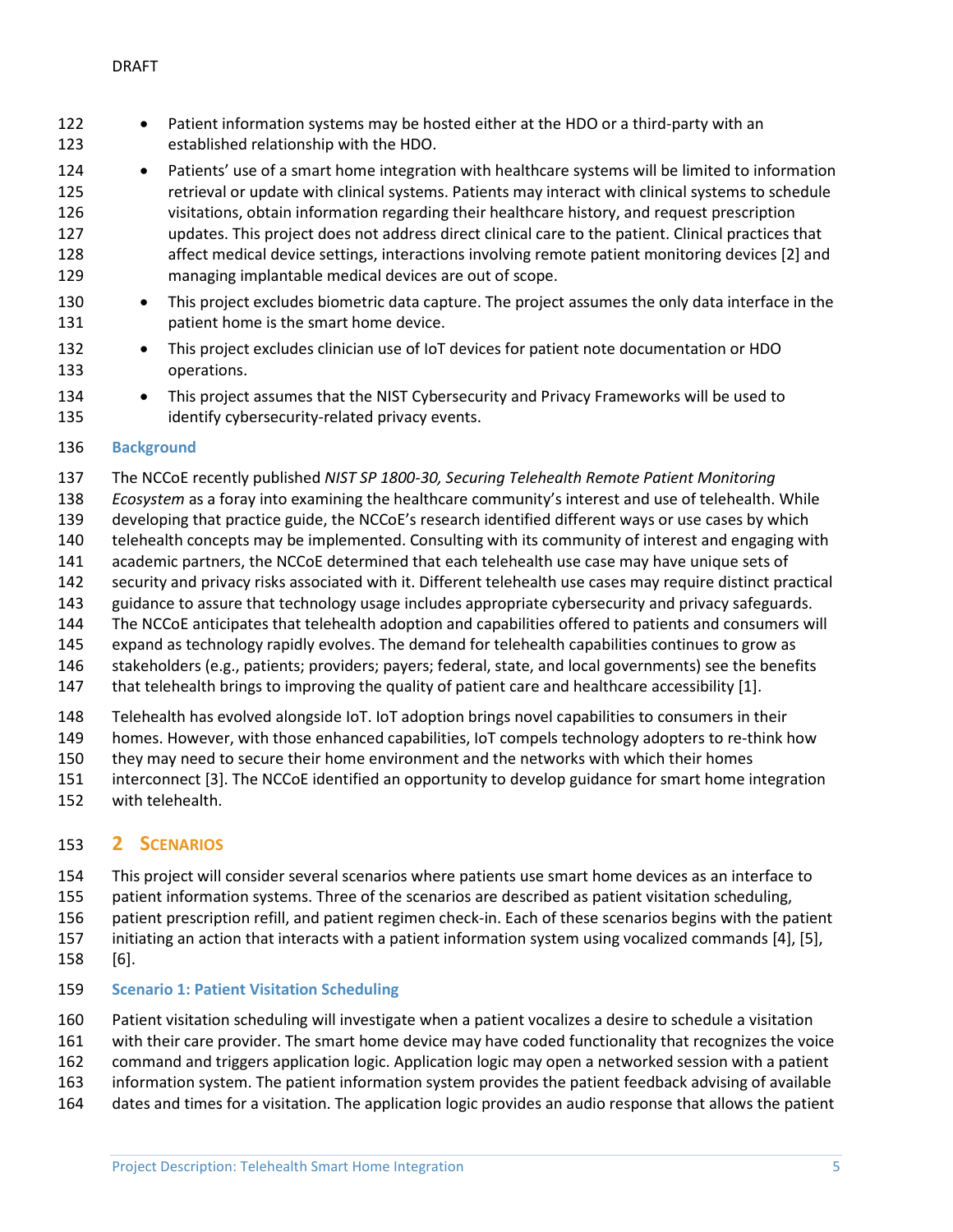- to select and book a time with a care provider. After the patient selects a date and time slot with verbal
- commands, the application logic interfaces with a scheduling system. The interactions will occur over
- the public internet.
- [Figure 2-1](#page-6-1) displays a hypothetical interaction that allows patients to interact with the smart home
- device to schedule an in-person visitation. The potential data flow considers that voice commands may
- 170 offer a user interface to an application hosted by a third-party platform. The application may query
- calendar systems, provide feedback to the patient, and schedule the visitation in HDO systems. Results
- and feedback are delivered in audio on the patient's smart home device.
- **Figure 2-1 Patient Visitation Scheduling**

<span id="page-6-1"></span>

#### <span id="page-6-0"></span>**Scenario 2: Patient Prescription Refill**

- Patient prescription refills occur when a patient vocalizes a desire to refill an existing prescription. The
- smart home device applies coded functionality to receive the vocalized command and triggers
- application logic that establishes a network session with a patient information system. The patient
- information system will identify the patient's prescriptions. The patient will identify the prescription
- they would like to have re-filled. The patient information system will have an interface for a clinician to
- approve or reject a request. Confirmation includes approve/reject status and medications are relayed to
- the patient. Results may be presented via audio.
- [Figure 2-2](#page-7-1) describes a hypothetical scenario where a patient may use a smart home device to re-fill a
- prescription. The potential data flow considers that voice commands may offer a user interface to an
- application hosted by a third-party platform. The application may interact with pharmacy systems to
- determine if a prescription may be re-filled and provides feedback to the patient, delivered as audio on
- 186 the patient's smart home device.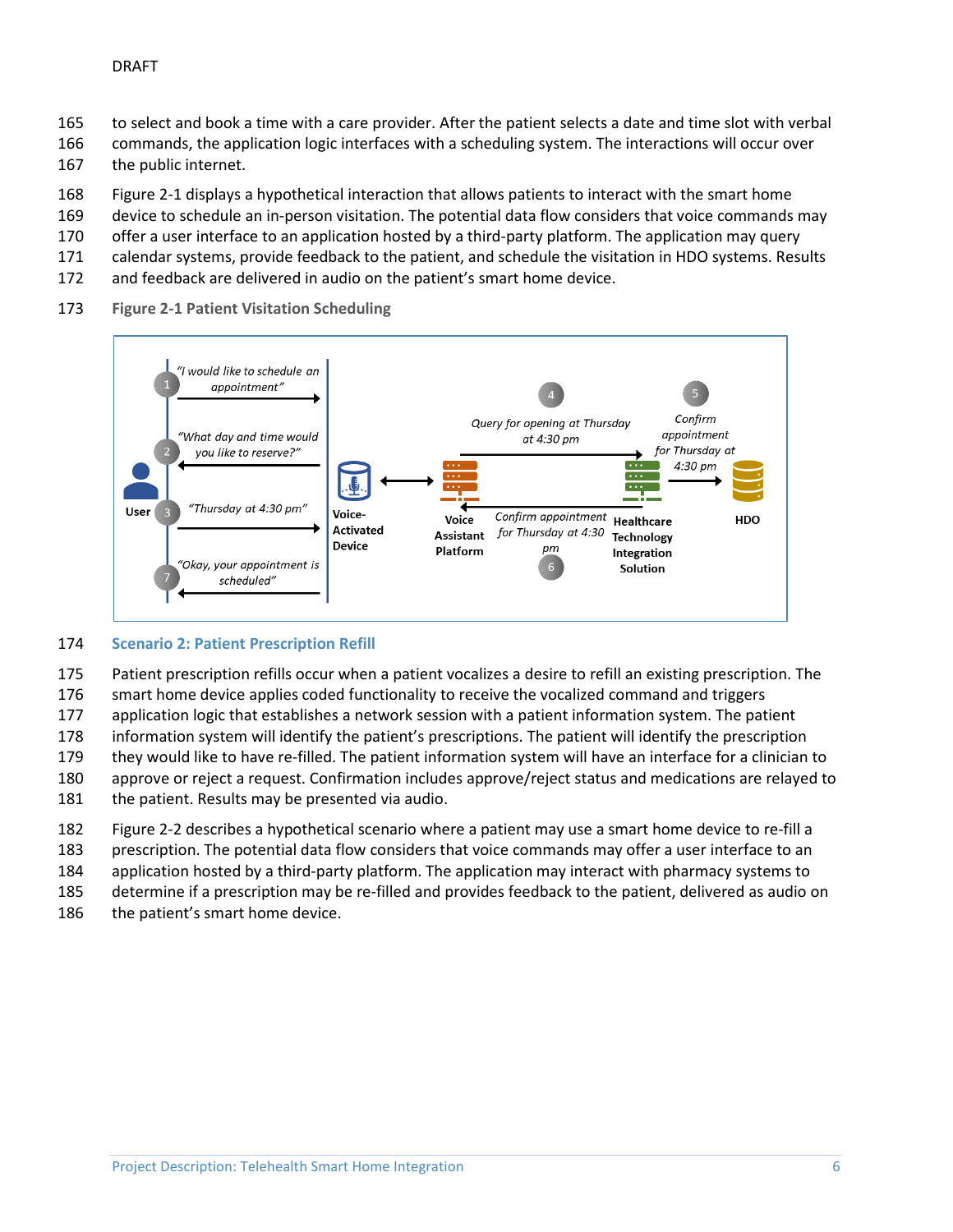#### **Figure 2-2 Patient Prescription Refill**

<span id="page-7-1"></span>

#### <span id="page-7-0"></span>**Scenario 3: Patient Regimen Check-In**

 Patient regimen check-in assumes that a patient may have a prescribed regimen that requires regular action and feedback provided by the patient. An example of the regimen may be monitoring for pain levels. A patient vocalizes that they will respond to the regimen. The smart home device applies coded functionality to receive the vocalized command and triggers application logic that establishes a network session with a patient information system. The patient information system allows a clinician to provide a regimen, e.g., a questionnaire. The patient information system accesses the regimen. Question interrogation will be programmatic, with questions supplied to the patient via audio. Patient responses are recorded by the system. The interactions will occur over the public internet.

[Figure 2-3](#page-7-2) describes a hypothetical scenario where a patient may participate in a prescribed regimen.

- The regimen may include responding to questions that measure the patient's perceived pain levels on a
- daily basis. Patients may initiate the daily regimen using voice commands on their smart home device.
- An application may be launched that delivers a questionnaire as a series of audio questions. Patients
- may respond to the questions using voice interaction. The application records the information to HDO-
- operated clinical systems used to manage the patient's regimen.
- **Figure 2-3 Patient Regimen Check-In**

<span id="page-7-2"></span>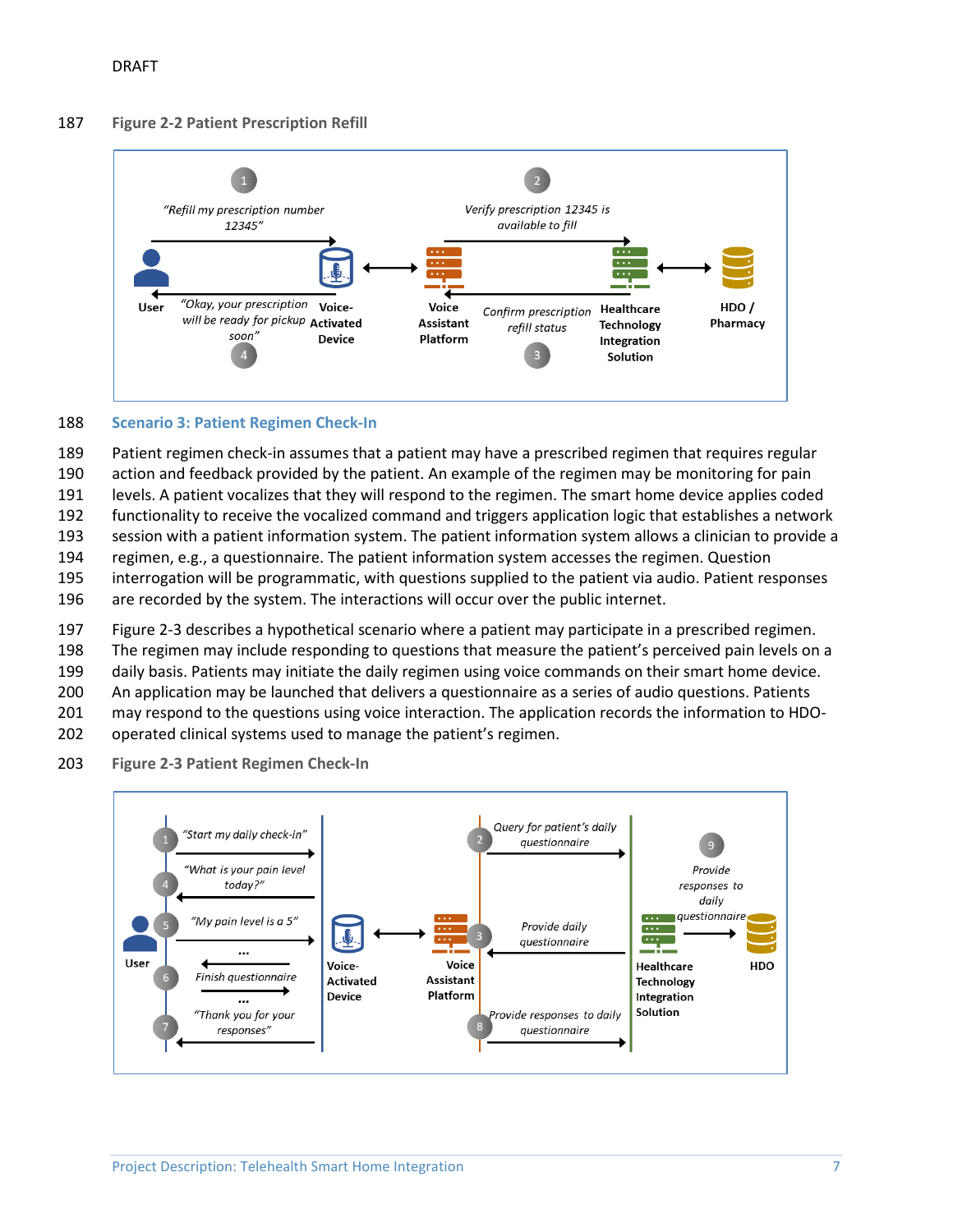### <span id="page-8-0"></span>**3 HIGH-LEVEL ARCHITECTURE**

 [Figure 3-1](#page-8-2) describes high-level architecture posits for four domains where components operate to enable telehealth smart home integration. The first domain is the patient home. A smart home device

 that has the ability to accept voice commands is required. The patient home will have Wi-Fi connectivity 208 that enables smart home devices to reach the public internet.

- The second domain operates as a cloud service provider. The cloud service provider has a voice assistant
- platform that receives voice input from smart home devices and uses natural language processing
- 211 technology to use voice input as a user interface to application logic. Application logic may be hosted in
- a cloud platform. Application logic enables functionality that integrates with healthcare environments.
- The third domain is a healthcare technology integration solution. The third domain may be required to
- enable patient interaction with healthcare delivery organizations and patient information systems. A
- healthcare technology integration solution may provide regulatory compliance controls and enable
- patients to interact with clinical systems.
- 217 The fourth domain is the HDO. HDOs may host patient information and clinical systems, patient portals,
- electronic record systems, or other systems. These systems may allow patient interaction using a smart home device.
- There may exist application logic that does not require implementing the third domain. For example,
- application logic may exist that allows patients to query generic data stores that provide publicly
- available information. Examples of this may be medical databases that implement decision trees
- allowing the patient to understand symptoms associated with ailments, identifying the address of
- healthcare facilities, or receiving medical condition awareness that is not specific to the patient [\[7\],](#page-19-7) [\[8\],](#page-19-8)
- [\[9\],](#page-19-9) [\[10\],](#page-19-10) [\[11\].](#page-19-11)

<span id="page-8-2"></span>

**Figure 3-1 High-Level Architecture**

#### <span id="page-8-1"></span>**Component List**

- The NCCoE has a dedicated lab environment that includes the following features:
- 229 network with machines using a directory service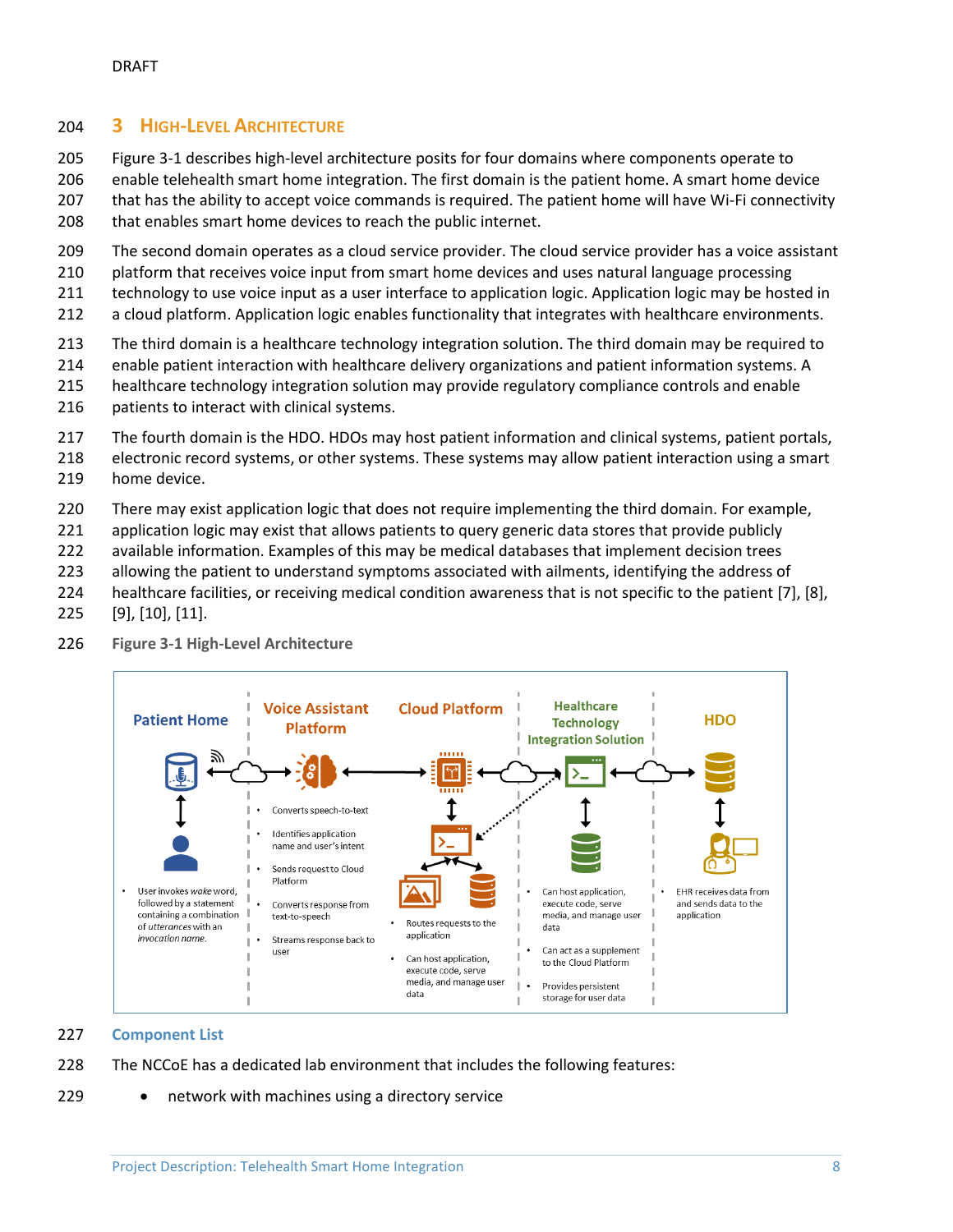<span id="page-9-3"></span><span id="page-9-2"></span><span id="page-9-1"></span><span id="page-9-0"></span>

| 230                             | virtualization servers<br>$\bullet$                                                                                                                                                                                                                                                                                                                                                                                                                                                   |
|---------------------------------|---------------------------------------------------------------------------------------------------------------------------------------------------------------------------------------------------------------------------------------------------------------------------------------------------------------------------------------------------------------------------------------------------------------------------------------------------------------------------------------|
| 231                             | network switches<br>$\bullet$                                                                                                                                                                                                                                                                                                                                                                                                                                                         |
| 232                             | remote access solution with Wi-Fi and a virtual private network (VPN)<br>$\bullet$                                                                                                                                                                                                                                                                                                                                                                                                    |
| 233<br>234                      | Collaboration partners (participating vendors) may provide specialized components and capabilities to<br>realize this solution, including, but are not limited to, those listed in the subsections below.                                                                                                                                                                                                                                                                             |
| 235<br>236<br>237               | <b>Components for Patient Home Environment</b><br>smart home devices - devices that have audio input and output capabilities. Devices should be<br>٠<br>enabled to accept vocalized commands that allow the user to access internet-hosted resources.                                                                                                                                                                                                                                 |
| 238<br>239                      | personal firewall - an application that controls network traffic to and from a computer,<br>$\bullet$<br>permitting or denying communications based on a security policy.                                                                                                                                                                                                                                                                                                             |
| 240<br>241                      | wireless access point router $-$ a device that performs the functions of a router and includes the<br>$\bullet$<br>functions of a wireless access point.                                                                                                                                                                                                                                                                                                                              |
| 242<br>243<br>244<br>245<br>246 | internet router - a device that provides a demarcation point for broadband communications<br>$\bullet$<br>access (e.g. cable, digital subscriber line [DSL], wireless, long-term-evolution [LTE], 5G) and<br>presents an Ethernet interface to allow internet access via the broadband infrastructure. The<br>internet router may include wireless access point functionality or may allow for wireless access<br>point routers to route network traffic through the internet router. |
| 247                             | <b>Cloud Service Provider Environment</b>                                                                                                                                                                                                                                                                                                                                                                                                                                             |
| 248<br>249<br>250               | voice assist platform - an environment that allows the cloud service provider and other<br>$\bullet$<br>organizations to develop applications that operate with smart home devices. The voice assist<br>platform enables applications by providing a natural language processing feature.                                                                                                                                                                                             |
| 251<br>252<br>253               | cloud platform - a hosting environment where voice-enabled applications may be hosted and<br>$\bullet$<br>made available for patients to interact. Patients will enable telehealth applications to operate on<br>their smart device.                                                                                                                                                                                                                                                  |
| 254                             | <b>Healthcare Technology Integration Solution</b>                                                                                                                                                                                                                                                                                                                                                                                                                                     |
| 255<br>256<br>257               | telehealth integration applications - code and applications that enable patient-driven<br>٠<br>functionality to interface with clinical systems. Telehealth integration applications may provide<br>application logic that meets prevailing regulatory compliance requirements.                                                                                                                                                                                                       |
| 258                             | Components for HDO Environment                                                                                                                                                                                                                                                                                                                                                                                                                                                        |
| 259<br>260<br>261<br>262<br>263 | electronic health record (EHR) system $-$ a system that includes patient health history<br>$\bullet$<br>information. EHRs are authoritative systems that are central components in an HDO's<br>healthcare technology portfolio. The EHR may interface with other clinical systems or may<br>deploy clinical systems within the EHR system, implemented as modules that make up a<br>comprehensive system for clinical care teams, administrative staff, and patients.                 |
| 264<br>265<br>266<br>267        | patient portal - a patient-facing application that allows the patient to retrieve their medical<br>$\bullet$<br>history information, schedule visitations, and request prescription refills. The system may be<br>deployed either in the HDO or a cloud/third-party environment. The HDO would be responsible<br>for system functions regardless of the deployment.                                                                                                                   |
| 268<br>269<br>270<br>271        | network access control - discovers and accurately identifies devices connected to wired<br>٠<br>networks, wireless networks, and VPNs and provides network access controls to ensure that<br>only authorized individuals with authorized devices can access the systems and data that access<br>policy permits.                                                                                                                                                                       |
| 272<br>273                      | network firewall - a network security device that monitors and controls incoming and outgoing<br>٠<br>network traffic, based on defined security rules.                                                                                                                                                                                                                                                                                                                               |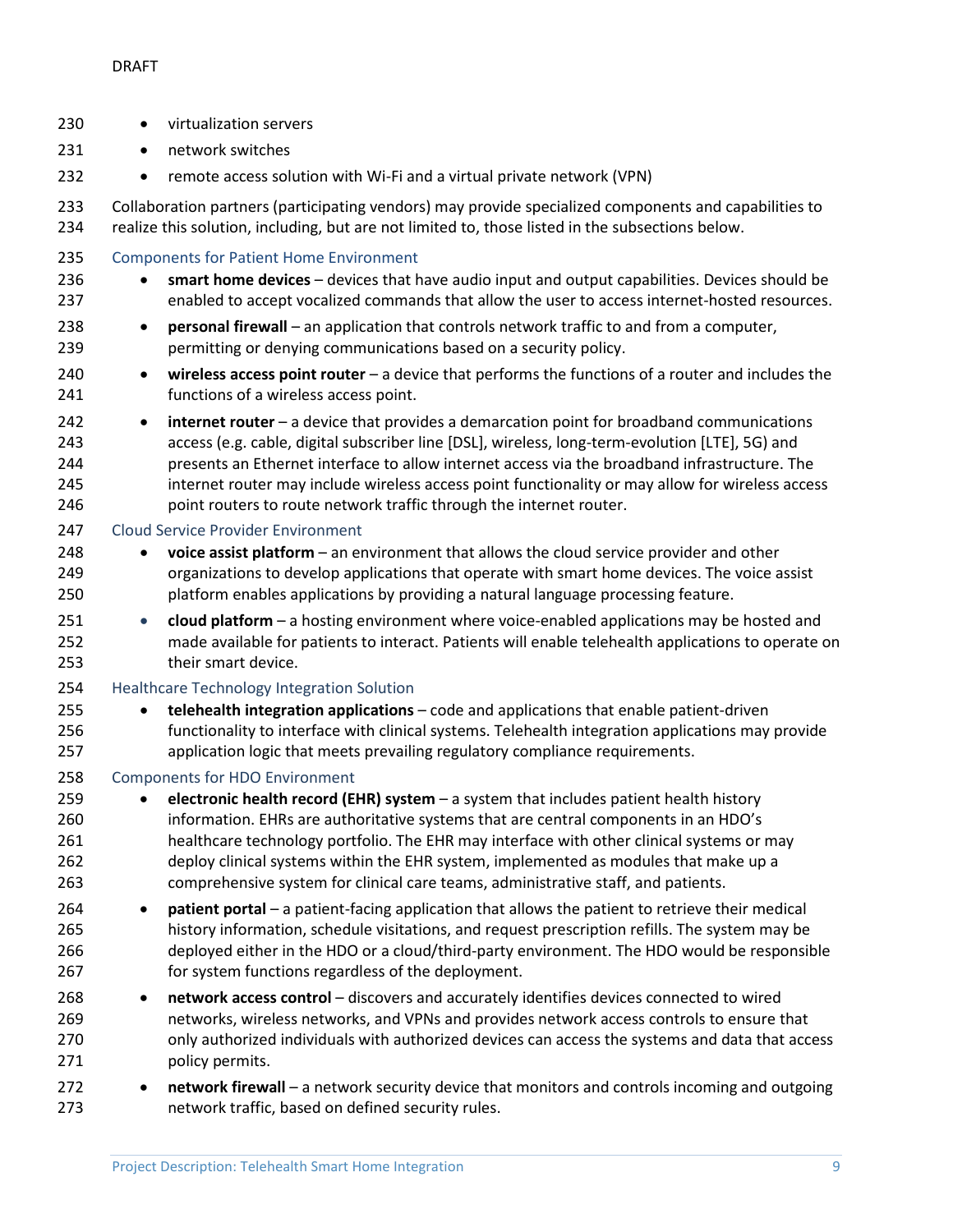- **VPN** a secure endpoint access solution that delivers secure remote access through virtual private networking.
- <span id="page-10-0"></span>Telehealth Ecosystem Actors
- **patients** individuals accessing clinical resources from their home settings
- **HDO clinicians** physicians, nursing staff, and medical technicians in the HDO environment
- **support/maintenance staff** technical staff in the HDO facility who maintain the HDO-resident components and the HDO-managed components in the patient's home environment
- <span id="page-10-1"></span>**Desired Requirements**
- The NCCoE applies two frameworks to identify potential cybersecurity and privacy outcomes for this
- project: the NIST Cybersecurity Framework and the NIST Privacy Framework. For this project, the NCCoE
- selects privacy-relevant outcomes based on the intersection of the two frameworks. [Figure 3-2](#page-10-2) depicts
- the overlap between the NIST Cybersecurity and Privacy Frameworks. Graphically, the diagram uses a
- 286 red box that highlights the common concepts between the two Frameworks as explored in the scope of
- this build.
- **Figure 3-2 Cybersecurity and Privacy Risk Relationship**

<span id="page-10-2"></span>

- **IDENTIFY (ID) –** *These activities are foundational to developing an organizational understanding to manage risk.*
- **risk assessment** includes the risk management strategy. Risk assessment is a fundamental component for HDOs and their solution partners.
- **PROTECT (PR) –** *These activities support the ability to develop and implement appropriate safeguards based on risk.*
- **identity management, authentication, and access control** this category includes user account management and remote access that:
- **candigary implements controls that limit clinical system access to authorized individuals only**
- **controls (and audits)** user accounts
- **controls (and audits) access by external users**
- o enforces least privilege for all (internal and external) users
- o enforces least functionality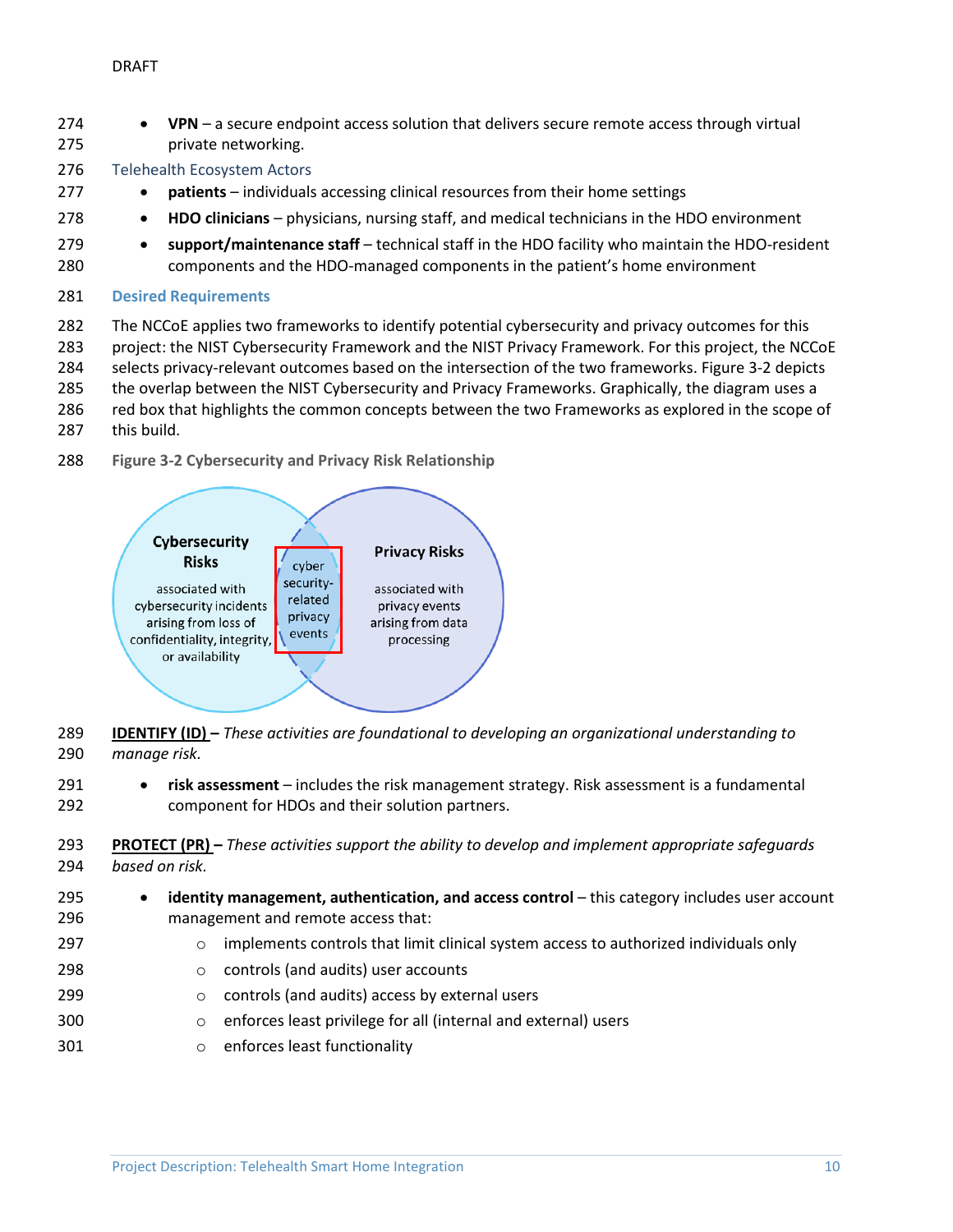<span id="page-11-2"></span><span id="page-11-1"></span><span id="page-11-0"></span>

| 302<br>303        |           | data security - this category includes data confidentiality, integrity, and availability assurance<br>by:                                                                                                                        |
|-------------------|-----------|----------------------------------------------------------------------------------------------------------------------------------------------------------------------------------------------------------------------------------|
| 304<br>305<br>306 |           | securing data-at-rest and data-in-transit. Communications between the smart home<br>$\circ$<br>device and clinical systems should include data integrity and protections against<br>unauthorized access.                         |
| 307<br>308        |           | validating that cryptographic modules meet NIST Federal Information Processing<br>$\circ$<br>Standards (FIPS) 140-2 are preferred.                                                                                               |
| 309               |           | <b>DETECT (DE)</b> - These activities enable timely discovery of a cybersecurity event.                                                                                                                                          |
| 310<br>311<br>312 | $\bullet$ | anomaly and event detection - this category ensures that the control environment establishes<br>a baseline of expected behavior, monitors for unusual activity, and alerts appropriate individuals<br>for event management.      |
| 313               |           | <b>RELEVANT STANDARDS AND GUIDANCE</b>                                                                                                                                                                                           |
| 314               |           | <b>General Cybersecurity and Risk Management</b>                                                                                                                                                                                 |
| 315<br>316<br>317 | $\bullet$ | International Organization for Standardization (ISO)/International Electrotechnical Commission<br>(IEC) Standard 27001:2013, Information technology-Security techniques- Information security<br>management systems-Requirements |
| 318<br>319<br>320 | $\bullet$ | NIST Cybersecurity Framework Version 1.1, "Framework for Improving Critical Infrastructure<br>Cybersecurity,"<br>https://www.nist.gov/cyberframework/framework                                                                   |
| 321<br>322        | $\bullet$ | NIST. NIST Privacy Framework Version 1.0: A Tool for Improving Privacy Through Enterprise Risk<br>Management, https://nvlpubs.nist.gov/nistpubs/CSWP/NIST.CSWP.01162020.pdf                                                      |
| 323<br>324        | $\bullet$ | NIST Interagency/Internal Report 8062, An Introduction to Privacy Engineering and Risk<br>Management in Federal Systems, https://csrc.nist.gov/publications/detail/nistir/8062/final                                             |
| 325<br>326        | $\bullet$ | NIST Special Publication (SP) 800-30 Revision 1, Guide for Conducting Risk Assessments,<br>http://nvlpubs.nist.gov/nistpubs/Legacy/SP/nistspecialpublication800-30r1.pdf                                                         |
| 327<br>328<br>329 | $\bullet$ | NIST SP 800-37 Revision 2, Risk Management Framework for Information Systems and<br>Organizations: A System Life Cycle Approach for Security and Privacy,<br>https://csrc.nist.gov/publications/detail/sp/800-37/rev-2/final     |
| 330<br>331        |           | NIST SP 800-39, Managing Information Security Risk: Organization, Mission, and Information<br>System View,                                                                                                                       |
| 332<br>333<br>334 | $\bullet$ | http://nvlpubs.nist.gov/nistpubs/Legacy/SP/nistspecialpublication800-39.pdf<br>NIST SP 800-53 Revision 5, Security and Privacy Controls for Federal Information Systems and<br>Organizations,                                    |
| 335               |           | https://nvlpubs.nist.gov/nistpubs/SpecialPublications/NIST.SP.800-53r5.pdf                                                                                                                                                       |
| 336               |           | <b>Cybersecurity/Technology-Related Standards</b>                                                                                                                                                                                |
| 337<br>338        | $\bullet$ | NIST Interagency/Internal Report 8228, Considerations for Managing Internet of Things (IOT)<br>Cybersecurity and Privacy Risks, https://nvlpubs.nist.gov/nistpubs/ir/2019/NIST.IR.8228.pdf                                       |
| 339<br>340        | $\bullet$ | NIST FIPS 140-2, Security Requirements for Cryptographic Modules,<br>https://csrc.nist.gov/publications/detail/fips/140/2/final                                                                                                  |
| 341<br>342        | $\bullet$ | NIST SP 800-41 Revision 1, Guidelines on Firewalls and Firewall Policy,<br>http://nvlpubs.nist.gov/nistpubs/Legacy/SP/nistspecialpublication800-41r1.pdf                                                                         |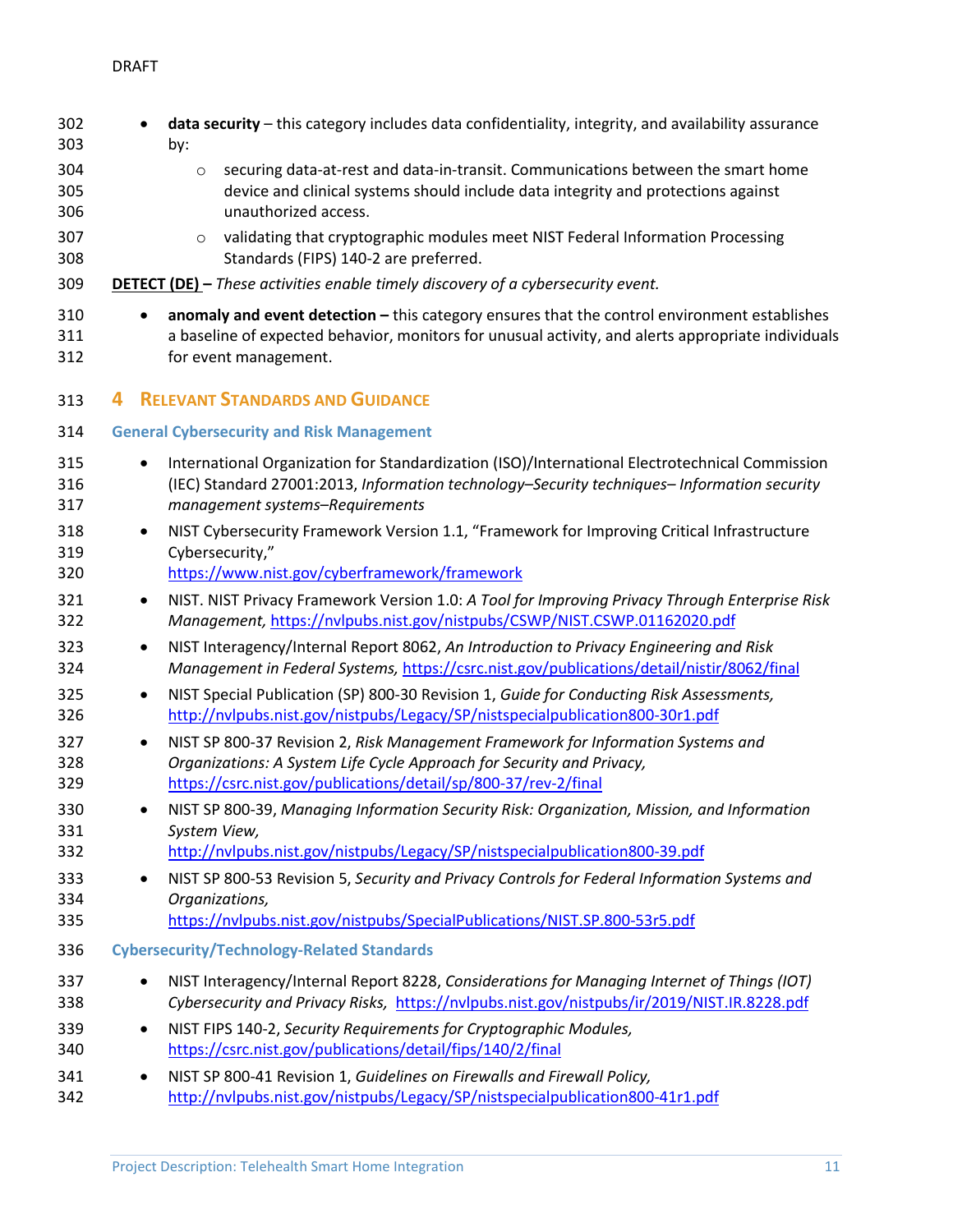| 343<br>344               |           | NIST SP 800-52 Revision 1, Guidelines for the Selection, Configuration, and Use of Transport<br>Layer Security (TLS) Implementations,                                                                                                              |
|--------------------------|-----------|----------------------------------------------------------------------------------------------------------------------------------------------------------------------------------------------------------------------------------------------------|
| 345                      |           | http://nvlpubs.nist.gov/nistpubs/SpecialPublications/NIST.SP.800-52r1.pdf                                                                                                                                                                          |
| 346<br>347               | $\bullet$ | NIST SP 800-57 Part 1 Revision 5, Recommendation for Key Management: Part 1: General,<br>https://nvlpubs.nist.gov/nistpubs/SpecialPublications/NIST.SP.800-57pt1r5.pdf                                                                             |
| 348<br>349               | $\bullet$ | NIST SP 800-77 Revision 1, Guide to IPsec VPNs,<br>https://nvlpubs.nist.gov/nistpubs/SpecialPublications/NIST.SP.800-77r1.pdf                                                                                                                      |
| 350<br>351               | $\bullet$ | NIST SP 800-95, Guide to Secure Web Services,<br>http://nvlpubs.nist.gov/nistpubs/Legacy/SP/nistspecialpublication800-95.pdf                                                                                                                       |
| 352<br>353               | $\bullet$ | NIST SP 800-121 Revision 2, Guide to Bluetooth Security,<br>https://nvlpubs.nist.gov/nistpubs/SpecialPublications/NIST.SP.800-121r2.pdf                                                                                                            |
| 354<br>355               | $\bullet$ | NIST SP 800-144, Guidelines on Security and Privacy in Public Cloud Computing,<br>http://nvlpubs.nist.gov/nistpubs/Legacy/SP/nistspecialpublication800-144.pdf                                                                                     |
| 356<br>357               | $\bullet$ | NIST SP 800-146, Cloud Computing Synopsis and Recommendations,<br>http://nvlpubs.nist.gov/nistpubs/Legacy/SP/nistspecialpublication800-146.pdf                                                                                                     |
| 358<br>359               | $\bullet$ | NIST SP 1800-1, Securing Electronic Health Records on Mobile Devices,<br>https://csrc.nist.gov/publications/detail/sp/1800-1/final                                                                                                                 |
| 360                      |           | <b>Other Relevant Regulations, Standards, and Guidance (Healthcare/Medical Devices)</b>                                                                                                                                                            |
| 361<br>362               | $\bullet$ | Department of Health and Human Services (HHS), "The HIPAA Privacy Rule,"<br>https://www.hhs.gov/hipaa/for-professionals/privacy/index.html                                                                                                         |
| 363<br>364               | $\bullet$ | HHS, "The HIPAA Security Rule," https://www.hhs.gov/hipaa/for-<br>professionals/security/index.html                                                                                                                                                |
| 365<br>366<br>367<br>368 | $\bullet$ | Department of Health and Human Services Office for Civil Rights, "HIPAA Security Rule<br>Crosswalk to NIST Cybersecurity Framework,"<br>https://www.hhs.gov/sites/default/files/nist-csf-to-hipaa-security-rule-crosswalk-02-22-2016-<br>final.pdf |
| 369<br>370<br>371        | $\bullet$ | Department of Homeland Security, National Cybersecurity and Communications Integration<br>Center, "Attack Surface: Healthcare and Public Health Sector,"<br>https://info.publicintelligence.net/NCCIC-MedicalDevices.pdf                           |
| 372<br>373<br>374        | $\bullet$ | NIST SP 800-66 Revision 1, An Introductory Resource Guide for Implementing the Health<br>Insurance Portability and Accountability Act (HIPAA) Security Rule,<br>http://nvlpubs.nist.gov/nistpubs/Legacy/SP/nistspecialpublication800-66r1.pdf      |

# <span id="page-12-1"></span><span id="page-12-0"></span>**5 SECURITY CONTROL MAP**

 [Table 5-1](#page-13-0) maps the characteristics of the commercial products that the NCCoE will apply to this cybersecurity challenge to the applicable standards and best practices described in the *Framework for Improving Critical Infrastructure Cybersecurity*, and to other NIST activities. This exercise is meant to demonstrate the real-world applicability of standards and best practices but does not imply that products with these characteristics will meet an industry's requirements for regulatory approval or accreditation.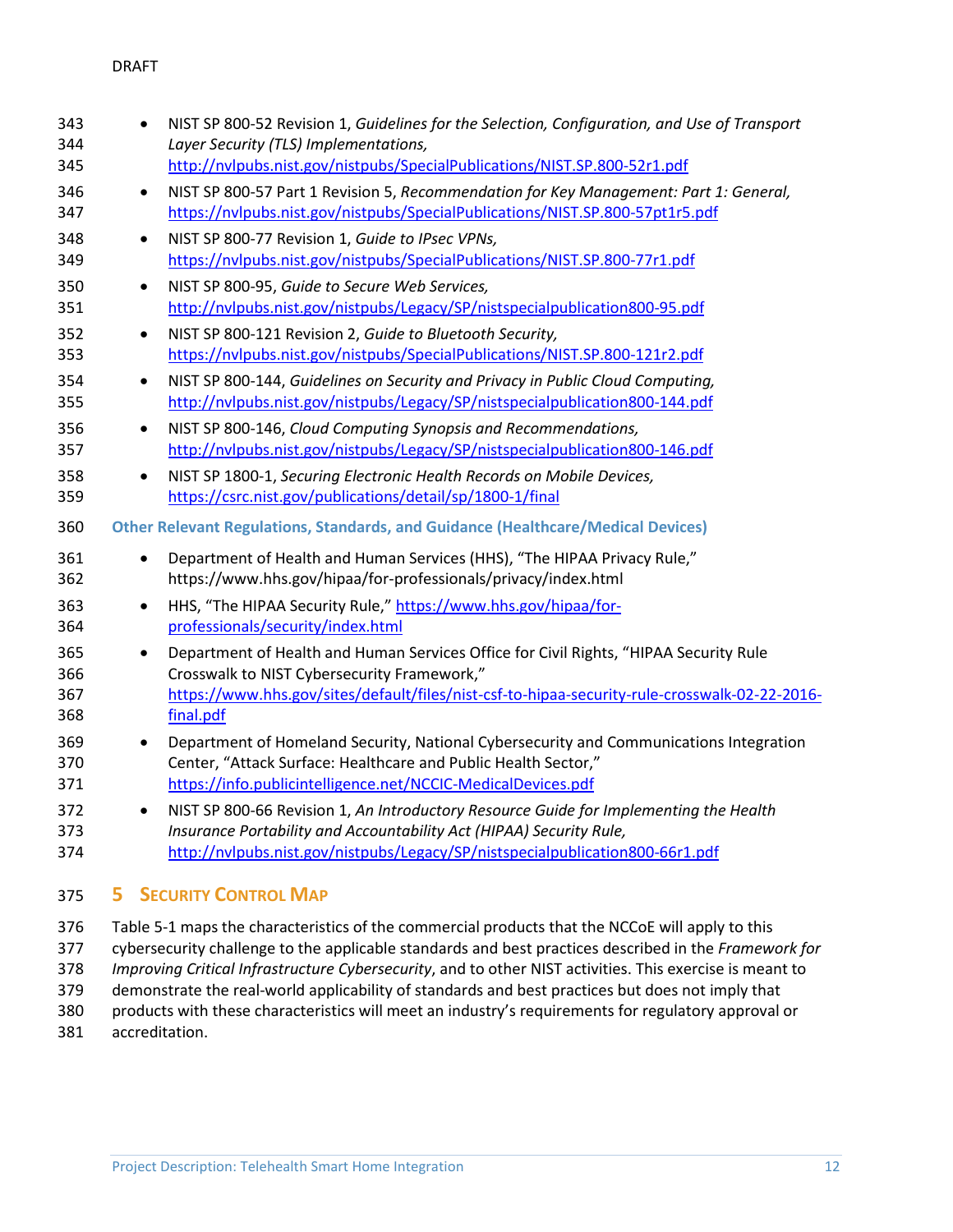# 382 **Table 5-1 Security Control Map**

<span id="page-13-0"></span>

|                         |                                                         | <b>NIST Cybersecurity Framework v1.1</b>                                                                                                        | <b>Sector-Specific Standards and Best Practices</b>                                                           |                                                                                        |                                                                                                                                                      |                                                                                      |
|-------------------------|---------------------------------------------------------|-------------------------------------------------------------------------------------------------------------------------------------------------|---------------------------------------------------------------------------------------------------------------|----------------------------------------------------------------------------------------|------------------------------------------------------------------------------------------------------------------------------------------------------|--------------------------------------------------------------------------------------|
| <b>Function</b>         | <b>Category</b>                                         | <b>Subcategory</b>                                                                                                                              | <b>NIST SP</b><br>800-53<br><b>Revision 5</b>                                                                 | <b>IEC TR 80001-2-2</b>                                                                | <b>HIPAA Security Rule</b>                                                                                                                           | <b>ISO/IEC 27001</b>                                                                 |
| <b>IDENTIFY</b><br>(1D) | Risk<br>Assessment<br>(ID.RA)                           | ID.RA-5: Threats, vulnerabilities,<br>likelihoods, and impacts are used<br>to determine risk                                                    | $CA-2$<br>$CA-7$<br><b>PM-16</b><br><b>PM-28</b><br>$RA-2$<br>$RA-3$                                          | SGUD                                                                                   | 45 C.F.R. §§<br>164.308(a)(1)(ii)(A)<br>164.308(a)(1)(ii)(B)<br>164.308(a)(1)(ii)(D)<br>164.308(a)(7)(ii)(D)<br>164.308(a)(7)(ii)(E)<br>164.316(a)   | A.12.6.1                                                                             |
| <b>PROTECT</b><br>(PR)  | Identity<br>Management,<br>Authentication<br>and Access | PR.AC-1: Identities and<br>credentials are issued, managed,<br>verified, revoked, and audited for<br>authorized devices, users and<br>processes | $IA-1$<br>$IA-2$<br>$IA-3$<br>$IA-4$<br>$IA-5$<br>$IA-7$<br>$IA-8$<br>$IA-9$<br>$IA-10$<br>$IA-11$<br>$IA-12$ | <b>ALOF</b><br><b>AUTH</b><br><b>EMRG</b><br><b>NAUT</b><br><b>PAUT</b>                | 45 C.F.R. §§<br>164.308(a)(3)(ii)(B)<br>164.308(a)(3)(ii)(C)<br>164.308(a)(4)(i)<br>164.308(a)(4)(ii)(B)<br>164.308(a)(4)(ii)(C)<br>164.312(a)(2)(i) | A.9.2.1<br>A.9.2.2<br>A.9.2.3<br>A.9.2.4<br>A.9.2.6<br>A.9.3.1<br>A.9.4.2<br>A.9.4.3 |
|                         | Control (PR.AC)                                         | PR.AC-3: Remote access is<br>managed                                                                                                            | $AC-1$<br>$AC-17$<br>$AC-19$<br>$AC-20$<br>$SC-15$                                                            | <b>ALOF</b><br><b>AUTH</b><br><b>CSUP</b><br><b>EMRG</b><br><b>NAUT</b><br><b>PAUT</b> | 45 C.F.R. §§<br>164.308(a)(4)(i)<br>164.308(b)(1)<br>164.308(b)(3)<br>164.310(b)<br>164.312(e)(1)<br>164.312(e)(2)(ii)                               | A.6.2.1<br>A.6.2.2<br>A.11.2.6<br>A.13.1.1<br>A.13.2.1                               |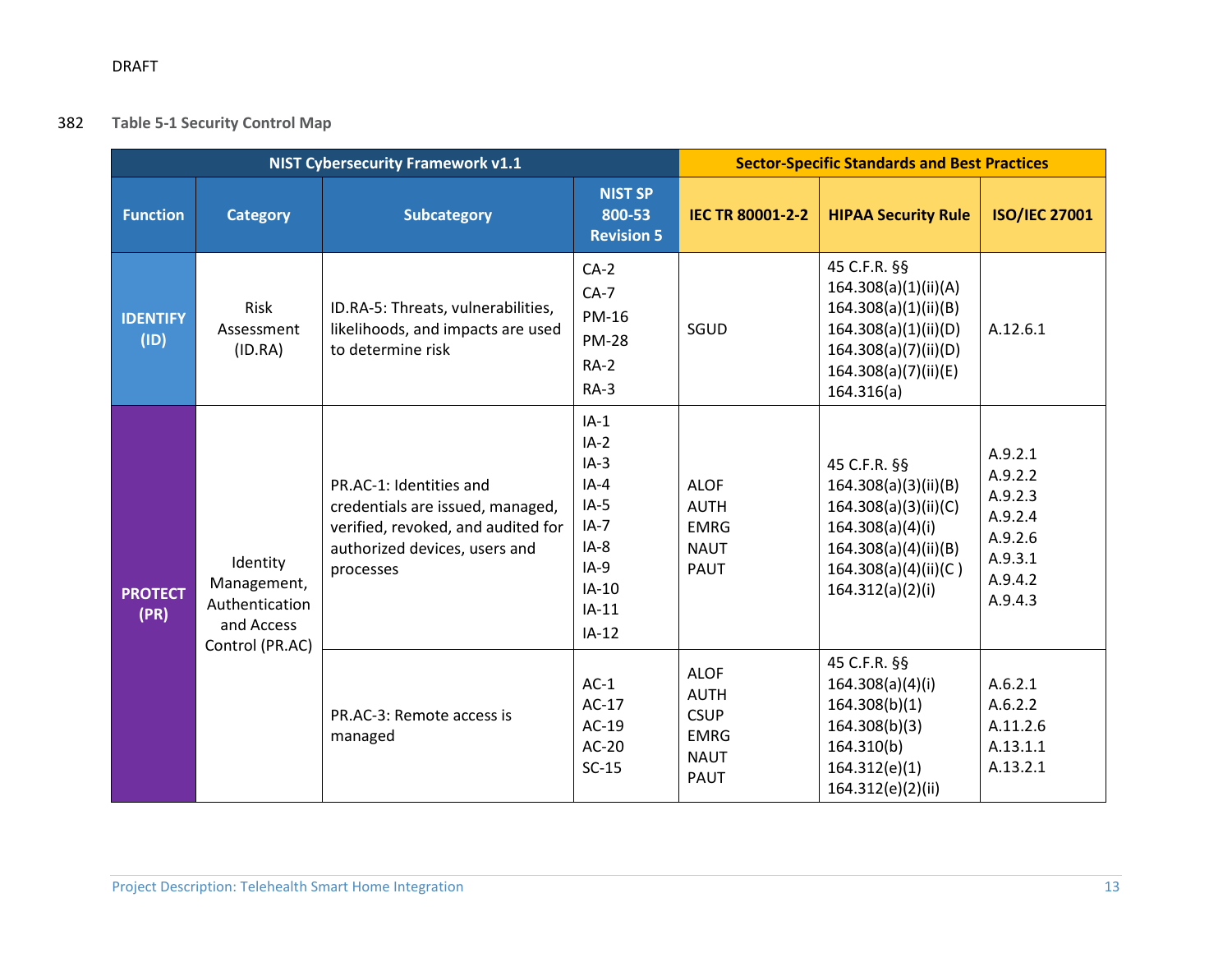|                 |                 | <b>NIST Cybersecurity Framework v1.1</b>                                                                                                         |                                                                                          | <b>Sector-Specific Standards and Best Practices</b>                                    |                                                                                                                         |                                                                |
|-----------------|-----------------|--------------------------------------------------------------------------------------------------------------------------------------------------|------------------------------------------------------------------------------------------|----------------------------------------------------------------------------------------|-------------------------------------------------------------------------------------------------------------------------|----------------------------------------------------------------|
| <b>Function</b> | <b>Category</b> | <b>Subcategory</b>                                                                                                                               | <b>NIST SP</b><br>800-53<br><b>Revision 5</b>                                            | <b>IEC TR 80001-2-2</b>                                                                | <b>HIPAA Security Rule</b>                                                                                              | <b>ISO/IEC 27001</b>                                           |
|                 |                 | PR.AC-4: Access permissions and<br>authorizations are managed,<br>incorporating the principles of<br>least privilege and separation of<br>duties | $AC-1$<br>$AC-2$<br>$AC-3$<br>$AC-5$<br>$AC-6$<br>$AC-14$<br>$AC-16$<br>$AC-24$          | <b>ALOF</b><br><b>AUTH</b><br><b>CNFS</b><br><b>EMRG</b><br><b>NAUT</b><br><b>PAUT</b> | 45 C.F.R. §§<br>164.308(a)(3)<br>164.308(a)(4)<br>164.310(a)(2)(iii)<br>164.310(b)<br>164.312(a)(1)<br>164.312(a)(2)(i) | A.6.1.2<br>A.9.1.2<br>A.9.2.3<br>A.9.4.1<br>A.9.4.4<br>A.9.4.5 |
|                 |                 | PR.AC-5: Network integrity is<br>protected (e.g., network<br>segregation, network<br>segmentation)                                               | $AC-4$<br>$AC-10$<br>$SC-7$<br>$SC-10$<br>$SC-20$                                        | <b>MLDP</b><br><b>NAUT</b>                                                             | 45 C.F.R. §§<br>164.308(a)(4)(ii)(B)<br>164.310(a)(1)<br>164.310(b)<br>164.312(a)(1)<br>164.312(b)<br>164.312(c)        | A.13.1.1<br>A.13.1.3<br>A.13.2.1<br>A.14.1.2<br>A.14.1.3       |
|                 |                 | PR.AC-6: Identities are proofed<br>and bound to credentials and<br>asserted in interactions                                                      | $AC-16$<br>$IA-1$<br>$IA-2$<br>$IA-4$<br>$IA-5$<br>$IA-8$<br>$IA-12$<br>$PE-2$<br>$PS-3$ | <b>AUTH</b><br><b>CNFS</b><br><b>EMRG</b><br><b>NAUT</b><br><b>PLOK</b><br>SGUD        | N/A                                                                                                                     | A.7.1.1<br>A.9.1.2                                             |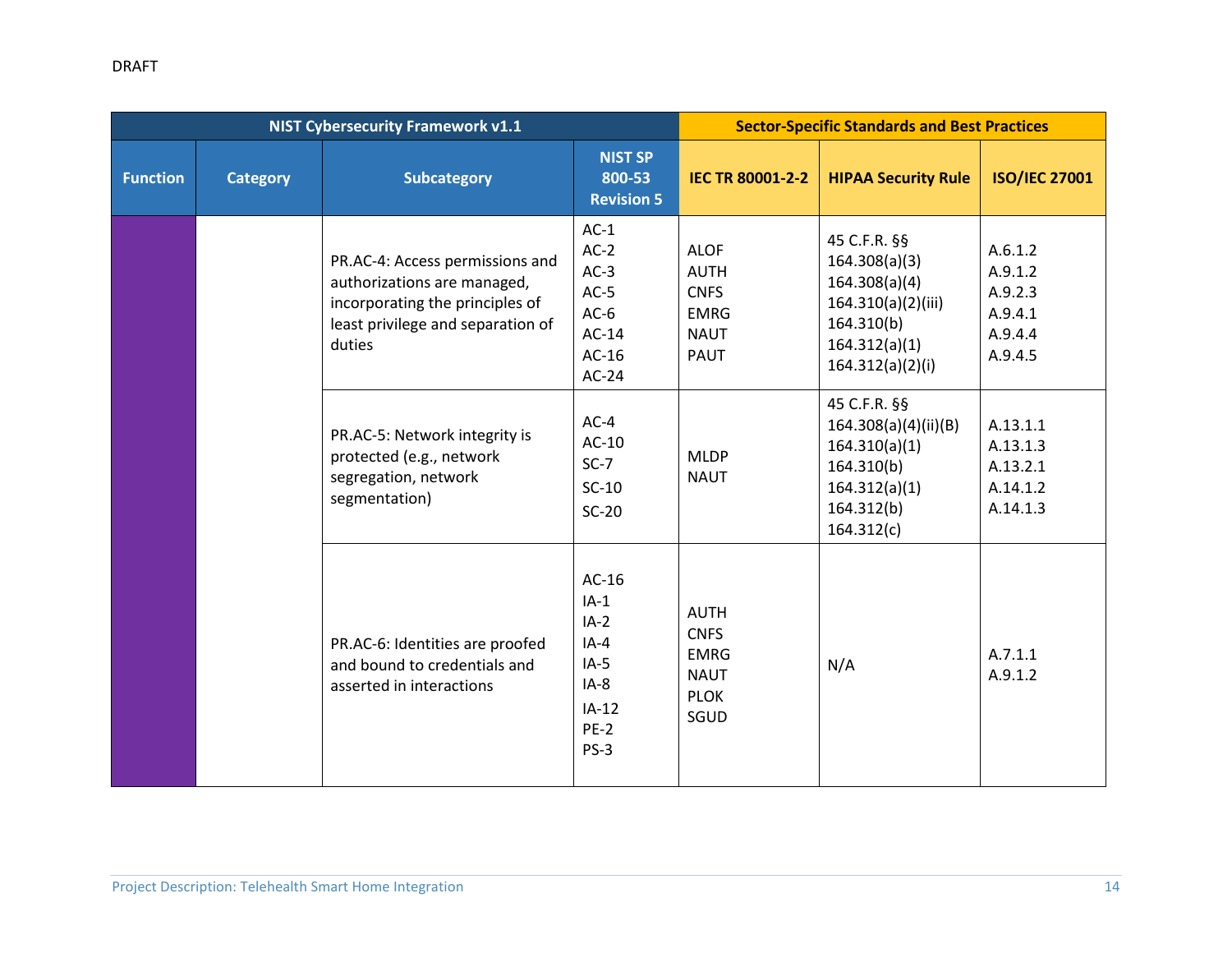| <b>NIST Cybersecurity Framework v1.1</b> |                          |                                                                                                                                                                                                                                                |                                                                                           |                                                                                 | <b>Sector-Specific Standards and Best Practices</b>                                                                             |                                                                     |
|------------------------------------------|--------------------------|------------------------------------------------------------------------------------------------------------------------------------------------------------------------------------------------------------------------------------------------|-------------------------------------------------------------------------------------------|---------------------------------------------------------------------------------|---------------------------------------------------------------------------------------------------------------------------------|---------------------------------------------------------------------|
| <b>Function</b>                          | <b>Category</b>          | <b>Subcategory</b>                                                                                                                                                                                                                             | <b>NIST SP</b><br>800-53<br><b>Revision 5</b>                                             | <b>IEC TR 80001-2-2</b>                                                         | <b>HIPAA Security Rule</b>                                                                                                      | <b>ISO/IEC 27001</b>                                                |
|                                          |                          | PR.AC-7: Users, devices, and<br>other assets are authenticated<br>(e.g., single-factor, multi-factor)<br>commensurate with the risk of<br>the transaction (e.g., individuals'<br>security and privacy risks and<br>other organizational risks) | $AC-14$<br>$IA-1$<br>$IA-2$<br>$IA-3$<br>$IA-5$<br>$IA-8$<br>$IA-9$<br>$IA-10$<br>$IA-11$ | <b>ALOF</b><br><b>AUTH</b><br><b>NAUT</b><br>PAUT                               |                                                                                                                                 | A.9.2.1<br>A.9.2.4<br>A.9.3.1<br>A.9.4.2<br>A.9.4.3<br>A.18.1.4     |
|                                          | Data Security<br>(PR.DS) | PR.DS-1: Data-at-rest is protected                                                                                                                                                                                                             | $MP-2$<br>$MP-3$<br>$MP-4$<br>$MP-5$<br>$MP-6$<br>$MP-7$<br>$MP-8$<br>$SC-28$             | <b>IGAU</b><br><b>MLDP</b><br><b>NAUT</b><br>SAHD<br><b>STCF</b><br><b>TXCF</b> | 45 C.F.R. §§<br>164.308(a)(1)(ii)(D)<br>164.308(b)(1)<br>164.310(d)<br>164.312(a)(1)<br>164.312(a)(2)(iii)<br>164.312(a)(2)(iv) | A.8.2.3                                                             |
|                                          |                          | PR.DS-2: Data-in-transit is<br>protected                                                                                                                                                                                                       | $SC-8$<br>$SC-11$                                                                         | <b>IGAU</b><br><b>NAUT</b><br><b>STCF</b><br><b>TXCF</b><br><b>TXIG</b>         | 45 C.F.R. §§<br>164.308(b)(1)<br>164.308(b)(2)<br>164.312(e)(1)<br>164.312(e)(2)(i)<br>164.312(e)(2)(ii)<br>164.314(b)(2)(i)    | A.8.2.3<br>A.13.1.1<br>A.13.2.1<br>A.13.2.3<br>A.14.1.2<br>A.14.1.3 |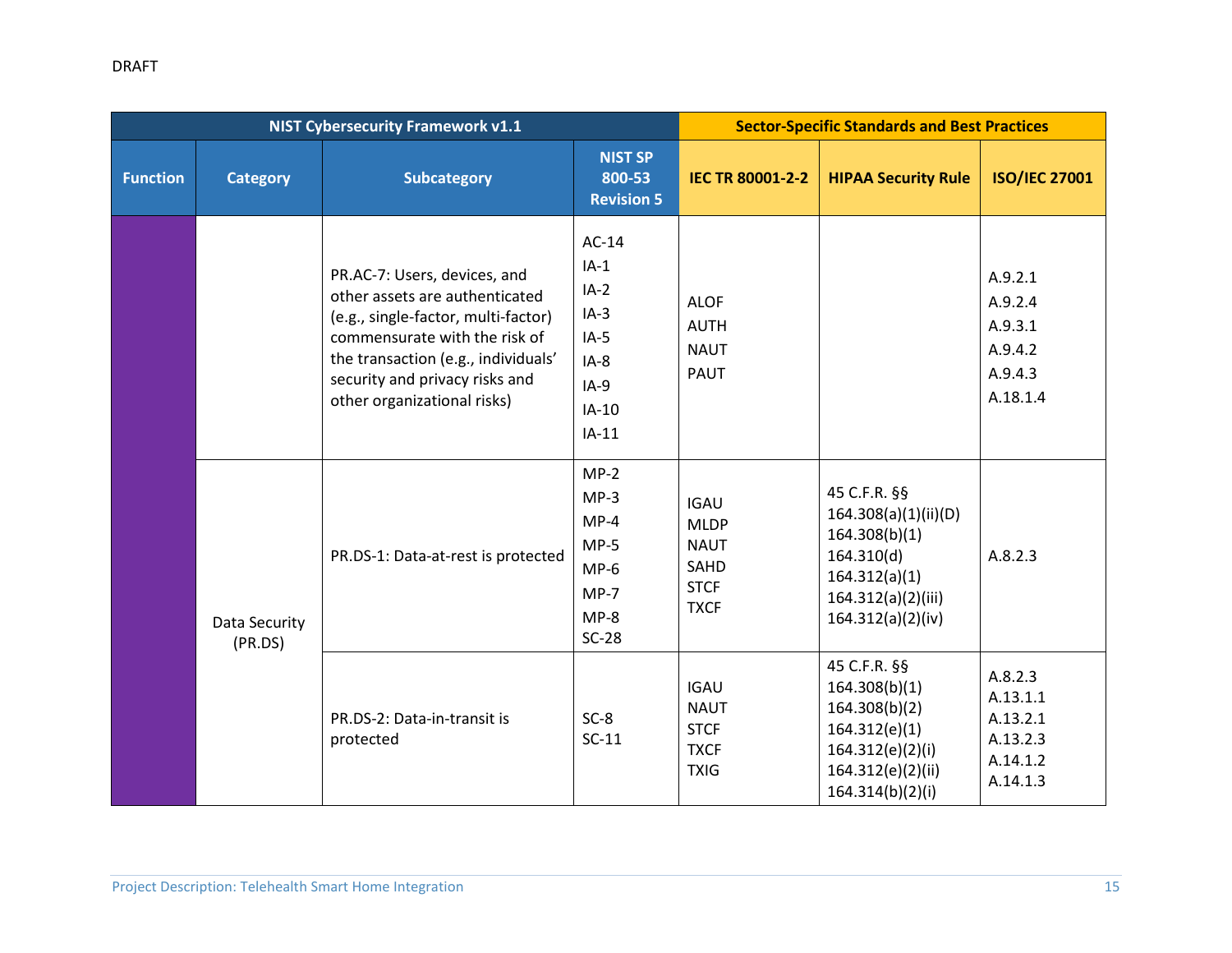|                 |                 | <b>NIST Cybersecurity Framework v1.1</b>                                                                         |                                                                              | <b>Sector-Specific Standards and Best Practices</b>                                                   |                                                                                                                  |                                                                                                                                                                                                                                                                      |
|-----------------|-----------------|------------------------------------------------------------------------------------------------------------------|------------------------------------------------------------------------------|-------------------------------------------------------------------------------------------------------|------------------------------------------------------------------------------------------------------------------|----------------------------------------------------------------------------------------------------------------------------------------------------------------------------------------------------------------------------------------------------------------------|
| <b>Function</b> | <b>Category</b> | <b>Subcategory</b>                                                                                               | <b>NIST SP</b><br>800-53<br><b>Revision 5</b>                                | <b>IEC TR 80001-2-2</b>                                                                               | <b>HIPAA Security Rule</b>                                                                                       | <b>ISO/IEC 27001</b>                                                                                                                                                                                                                                                 |
|                 |                 | PR.DS-5: Protections against data<br>leaks are implemented                                                       | $AC-4$<br>$AC-5$<br>$AC-6$<br>$AU-13$<br>PE-19<br>$PS-6$<br>$SC-7$<br>$SI-4$ | <b>AUTH</b><br><b>IGAU</b><br><b>MLDP</b><br><b>PLOK</b><br><b>STCF</b><br><b>TXCF</b><br><b>TXIG</b> | 45 C.F.R. §§<br>164.308(a)(1)(ii)(D)<br>164.308(a)(3)<br>164.308(a)(4)<br>164.310(b)<br>164.310(c)<br>164.312(a) | A.6.1.2<br>A.7.1.1<br>A.7.1.2<br>A.7.3.1<br>A.8.2.2<br>A.8.2.3<br>A.9.1.1<br>A.9.1.2<br>A.9.2.3<br>A.9.4.1<br>A.9.4.4<br>A.9.4.5<br>A.10.1.1<br>A.11.1.4<br>A.11.1.5<br>A.11.2.1<br>A.13.1.1<br>A.13.1.3<br>A.13.2.1<br>A.13.2.3<br>A.13.2.4<br>A.14.1.2<br>A.14.1.3 |
|                 |                 | PR.DS-6: Integrity checking<br>mechanisms are used to verify<br>software, firmware, and<br>information integrity | $SI-7$<br>$SI-10$                                                            | <b>IGAU</b><br><b>MLDP</b>                                                                            | 45 C.F.R. §§<br>164.308(a)(1)(ii)(D)<br>164.312(b)<br>164.312(c)(1)<br>164.312(c)(2)<br>164.312(e)(2)(i)         | A.12.2.1<br>A.12.5.1<br>A.14.1.2<br>A.14.1.3<br>A.14.2.4                                                                                                                                                                                                             |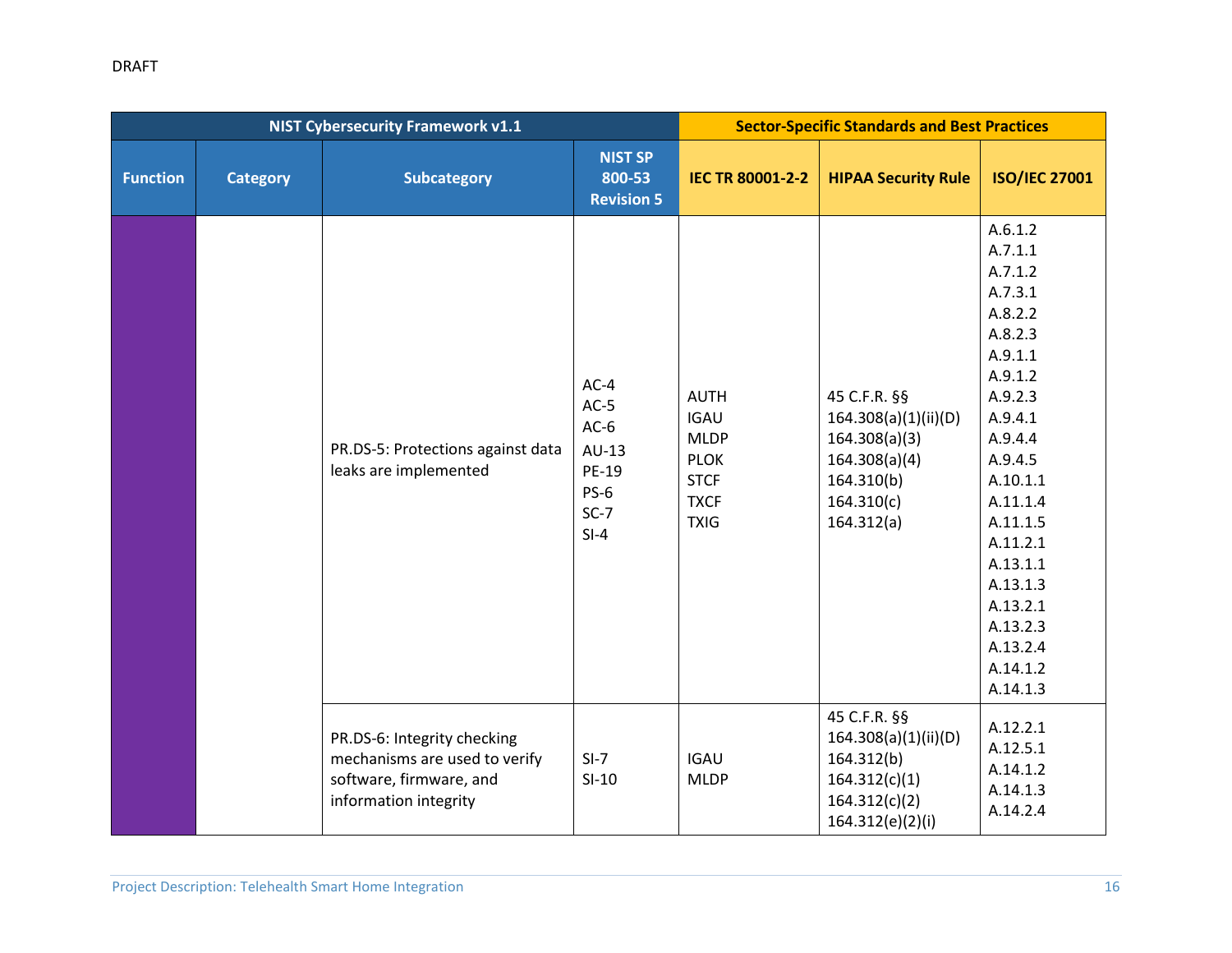|                       |                                     | <b>NIST Cybersecurity Framework v1.1</b>                                                                                             |                                                                                                                                                                           | <b>Sector-Specific Standards and Best Practices</b> |                                                                                                                   |                                  |
|-----------------------|-------------------------------------|--------------------------------------------------------------------------------------------------------------------------------------|---------------------------------------------------------------------------------------------------------------------------------------------------------------------------|-----------------------------------------------------|-------------------------------------------------------------------------------------------------------------------|----------------------------------|
| <b>Function</b>       | <b>Category</b>                     | <b>Subcategory</b>                                                                                                                   | <b>NIST SP</b><br>800-53<br><b>Revision 5</b>                                                                                                                             | <b>IEC TR 80001-2-2</b>                             | <b>HIPAA Security Rule</b>                                                                                        | <b>ISO/IEC 27001</b>             |
|                       |                                     | PR.PT-3: The principle of least<br>functionality is incorporated by<br>configuring systems to provide<br>only essential capabilities | $AC-3$<br>$CM-7$                                                                                                                                                          | <b>AUTH</b><br><b>CNFS</b><br>SAHD                  | 45 C.F.R. §§<br>164.308(a)(3)<br>164.308(a)(4)<br>164.310(a)(2)(iii)<br>164.310(b)<br>164.310(c)<br>164.312(a)(1) | A.9.1.2                          |
|                       | Protective<br>Technology<br>(PR.PT) | PR.PT-4: Communications and<br>control networks are protected                                                                        | $AC-12$<br>$AC-17$<br>$AC-18$<br>$CP-8$<br>$SC-5$<br>$SC-7$<br>$SC-10$<br>$SC-11$<br>$SC-20$<br>$SC-21$<br>$SC-22$<br>$SC-23$<br>$SC-31$<br>$SC-37$<br>$SC-38$<br>$SC-47$ | <b>AUTH</b><br><b>MLDP</b><br><b>PAUT</b><br>SAHD   | 45 C.F.R. §§<br>164.308(a)(1)(ii)(D)<br>164.312(a)(1)<br>164.312(b)<br>164.312(e)                                 | A.13.1.1<br>A.13.2.1<br>A.14.1.3 |
| <b>DETECT</b><br>(DE) | Anomalies and<br>Events (DE.AE)     | DE.AE-1: A baseline of network<br>operations and expected data                                                                       | $AC-4$<br>$CA-3$<br>$CM-2$                                                                                                                                                | <b>CNFS</b><br><b>CSUP</b><br><b>MLDP</b>           | 45 C.F.R. §§<br>164.308(a)(1)(ii)(D)<br>164.312(b)                                                                | A.12.1.1<br>A.12.1.2             |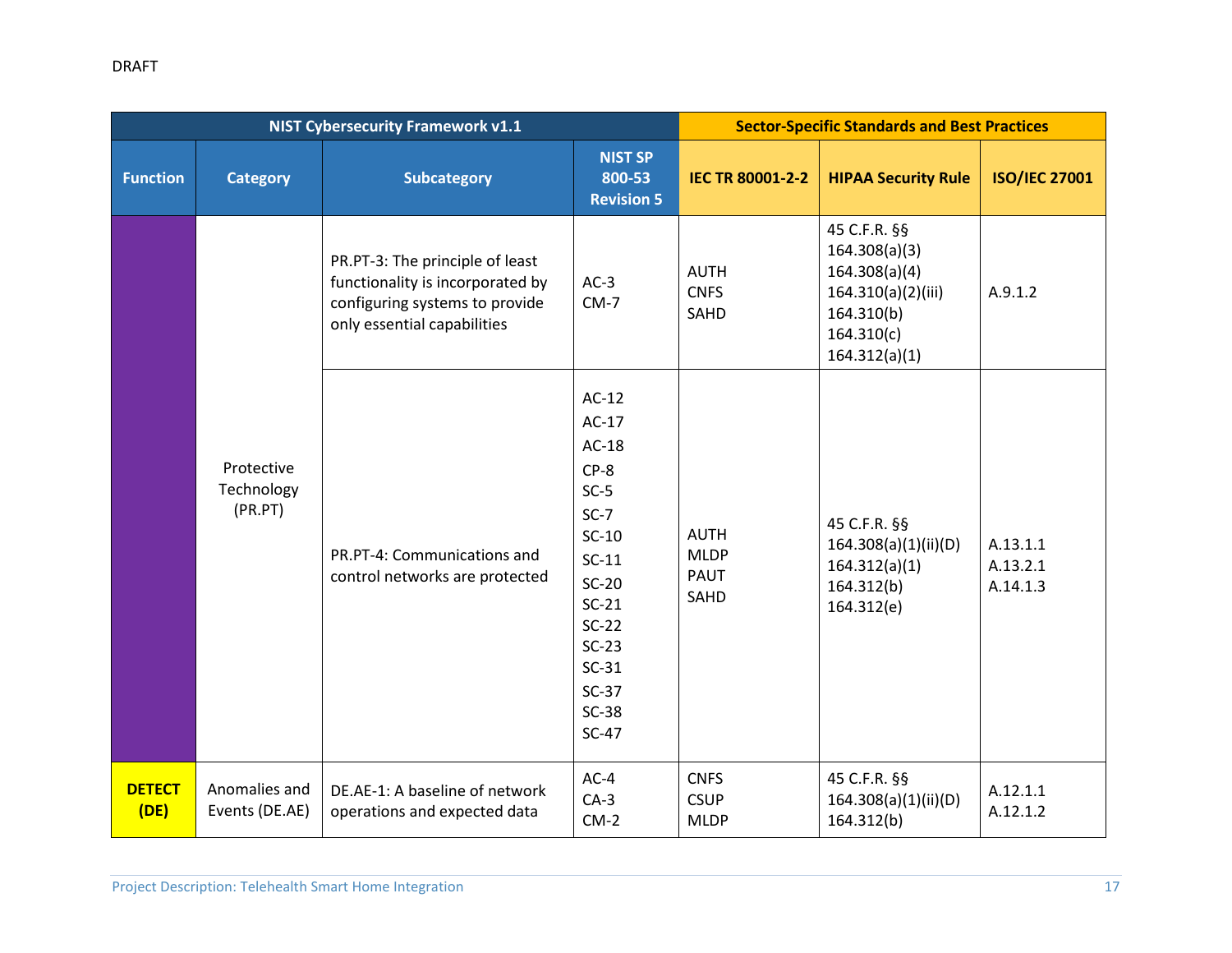# DRAFT

| <b>NIST Cybersecurity Framework v1.1</b> |                 |                                                           |                                               |                         | <b>Sector-Specific Standards and Best Practices</b> |                      |
|------------------------------------------|-----------------|-----------------------------------------------------------|-----------------------------------------------|-------------------------|-----------------------------------------------------|----------------------|
| <b>Function</b>                          | <b>Category</b> | <b>Subcategory</b>                                        | <b>NIST SP</b><br>800-53<br><b>Revision 5</b> | <b>IEC TR 80001-2-2</b> | <b>HIPAA Security Rule</b>                          | <b>ISO/IEC 27001</b> |
|                                          |                 | flows for users and systems is<br>established and managed | $SC-16$<br>$SI-4$                             |                         |                                                     | A.13.1.1<br>A.13.1.2 |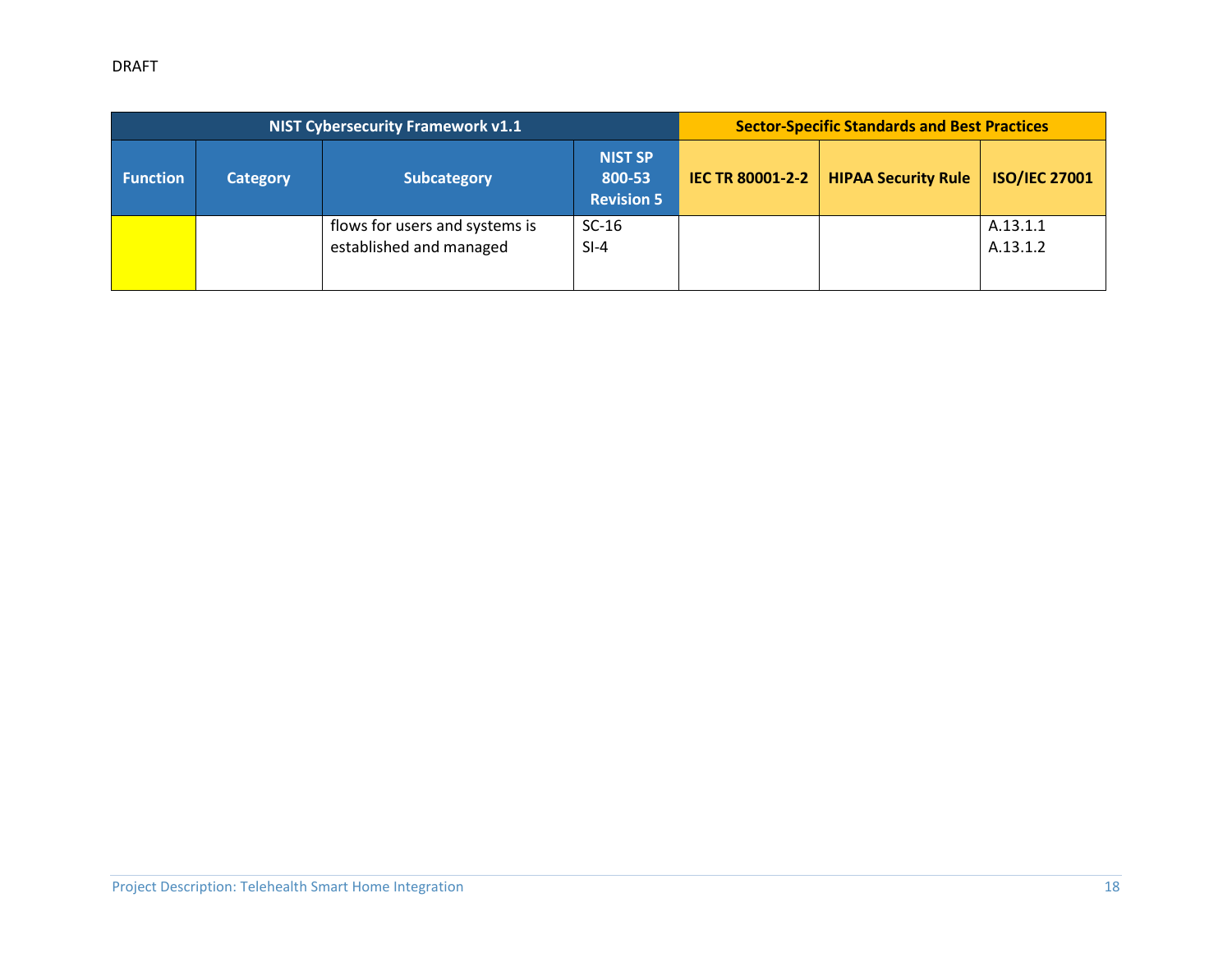### <span id="page-19-0"></span>**APPENDIX A REFERENCES**

- <span id="page-19-1"></span> [1] P. Watrobski al., *Trusted Internet of Things (IoT) Device Network-Layer Onboarding and Lifecycle Management*, NCCoE Project Description, May 2021. Available: [https://www.nccoe.nist.gov/sites/default/files/library/project-descriptions/trusted-iot-network-](https://www.nccoe.nist.gov/sites/default/files/library/project-descriptions/trusted-iot-network-device-project-description-final.pdf)[device-project-description-final.pdf.](https://www.nccoe.nist.gov/sites/default/files/library/project-descriptions/trusted-iot-network-device-project-description-final.pdf)
- <span id="page-19-2"></span> [2] J. Cawthra et al., *Securing Telehealth Remote Patient Monitoring Ecosystem* National Institute of Standards and Technology (NIST) Special Publication (SP) 1800-30 Second Draft, Nov. 2020. Available[: https://www.nccoe.nist.gov/sites/default/files/library/sp1800/rpm-nist-sp1800-30-](https://www.nccoe.nist.gov/sites/default/files/library/sp1800/rpm-nist-sp1800-30-2nd-draft.pdf) [2nd-draft.pdf.](https://www.nccoe.nist.gov/sites/default/files/library/sp1800/rpm-nist-sp1800-30-2nd-draft.pdf)
- <span id="page-19-3"></span> [3] NIST. *Defining IoT Cybersecurity Requirements: Draft Guidance for Federal Agencies and IoT Device Manufacturers (SP 800-213, NISTIRs 8259B/C/D*), Dec. 2020. Available: <https://csrc.nist.gov/news/2020/draft-guidance-for-defining-iot-cyber-requirements>
- <span id="page-19-4"></span> [4] D. Dojchinovski et al., "Interactive home healthcare system with integrated voice assistant," *IEEE Xplore*, July 11, 2019. Available: [https://ieeexplore.ieee.org/document/8756983.](https://ieeexplore.ieee.org/document/8756983)
- <span id="page-19-5"></span> [5] T. Jadczyk et al., "Feasibility of a voice-enabled automated platform for medical data collection: CardioCube," *International Journal of Medical Informatics*, vol 129, September 2019, pp 388 – 393. Available: [https://doi.org/10.1016/j.ijmedinf.2019.07.001.](https://doi.org/10.1016/j.ijmedinf.2019.07.001)
- <span id="page-19-6"></span> [6] Build Alexa Healthcare Skills - Alexa Skills Kit Official Site (amazon.com). Available: [https://developer.amazon.com/en-US/alexa/alexa-skills-kit/get-deeper/custom-skills/healthcare-](https://developer.amazon.com/en-US/alexa/alexa-skills-kit/get-deeper/custom-skills/healthcare-skills)[skills.](https://developer.amazon.com/en-US/alexa/alexa-skills-kit/get-deeper/custom-skills/healthcare-skills)
- <span id="page-19-7"></span> [7] J. King, "Hear It from a Skill Builder: Alexa + Jenkins, Say Hello to Voice-Controlled CI/CD," Feb 22, 2019. Available: [https://developer.amazon.com/blogs/alexa/post/465a7f49-a938-45ad-a6db-](https://developer.amazon.com/blogs/alexa/post/465a7f49-a938-45ad-a6db-58933317c4e3/hear-it-from-a-skill-builder-alexa-jenkins-say-hello-to-voice-controlled-ci-cd)[58933317c4e3/hear-it-from-a-skill-builder-alexa-jenkins-say-hello-to-voice-controlled-ci-cd.](https://developer.amazon.com/blogs/alexa/post/465a7f49-a938-45ad-a6db-58933317c4e3/hear-it-from-a-skill-builder-alexa-jenkins-say-hello-to-voice-controlled-ci-cd)
- <span id="page-19-8"></span> [8] M. Tamassia, "Manage databases through custom skills with Amazon Alexa and AWS Systems Manager," July 26, 2019. Available: [https://aws.amazon.com/blogs/database/manage-databases-](https://aws.amazon.com/blogs/database/manage-databases-through-custom-skills-with-amazon-alexa-and-aws-systems-manager/)[through-custom-skills-with-amazon-alexa-and-aws-systems-manager/.](https://aws.amazon.com/blogs/database/manage-databases-through-custom-skills-with-amazon-alexa-and-aws-systems-manager/)
- <span id="page-19-9"></span> [9] G. Stafford, "Building Asynchronous, Serverless Alexa Skills with AWS Lambda, DynamoDB, S3, and Node.js," July 24, 2018. Available:
- [https://programmaticponderings.com/2018/07/24/building-asynchronous-serverless-alexa-skills-](https://programmaticponderings.com/2018/07/24/building-asynchronous-serverless-alexa-skills-with-aws-lambda-dynamodb-s3-and-node-js/)[with-aws-lambda-dynamodb-s3-and-node-js/.](https://programmaticponderings.com/2018/07/24/building-asynchronous-serverless-alexa-skills-with-aws-lambda-dynamodb-s3-and-node-js/)
- <span id="page-19-10"></span> [10] Google Assistant/Conversational Actions/ Dialogflow and legacy Actions SDK. Available: [https://developers.google.com/assistant/conversational/df-asdk/overview.](https://developers.google.com/assistant/conversational/df-asdk/overview)
- <span id="page-19-11"></span>[11] Pillo for Remote Health. Available: [https://pillohealth.com/remote-health.](https://pillohealth.com/remote-health)